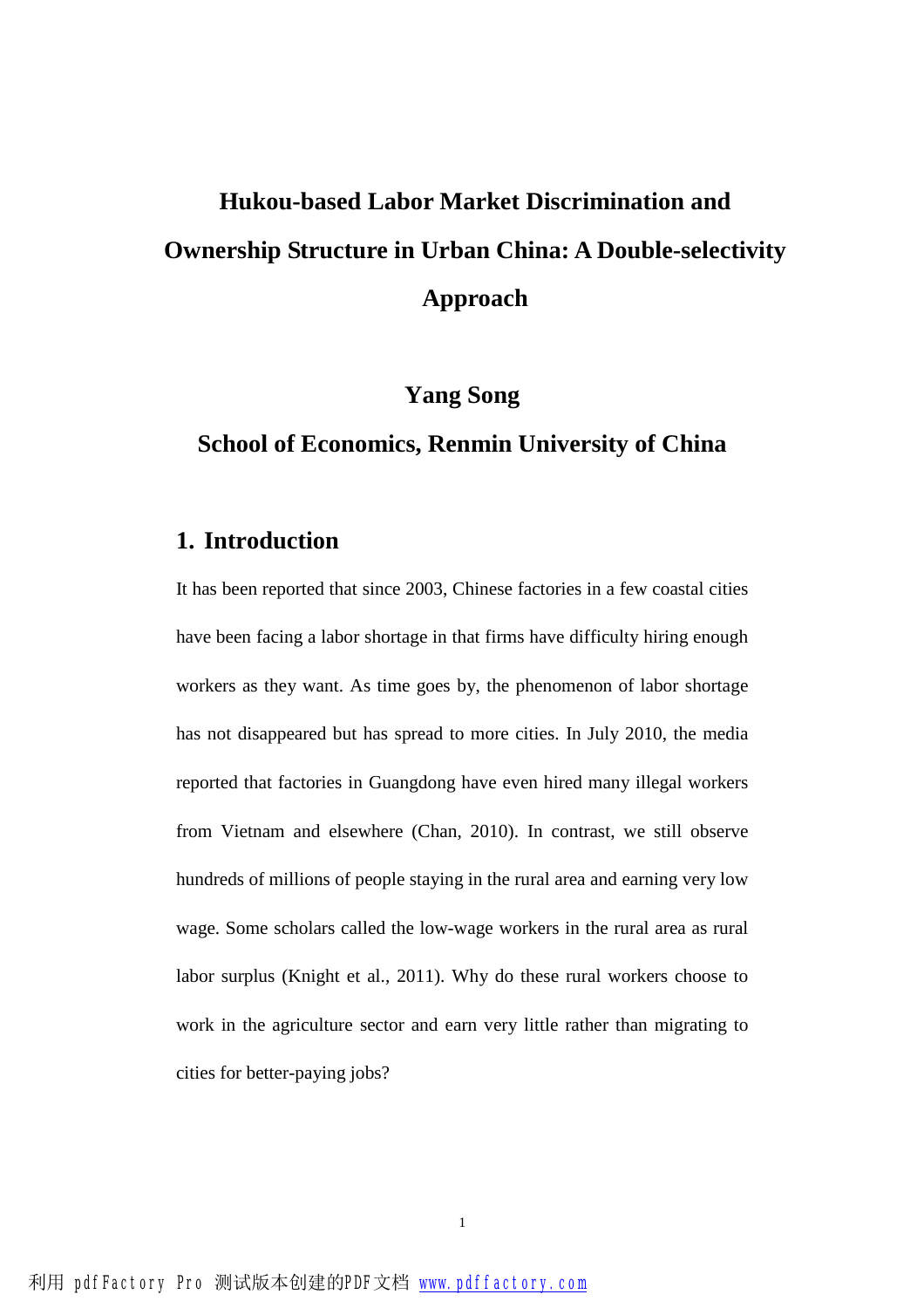Previous studies have provided several reasons for the co-existence of urban labor shortage and rural labor surplus, such as credit market imperfection with costly migration, and the large amount of cost of living for rural-to-urban migrants in cities due to the household registration system (hukou) (Chau et al., 2012; Knight et al., 2011). Nonetheless, there is another possible reason for this puzzle that most of previous studies have ignored: rural-to-urban migrants face labor market discrimination in cities due to their hukou status, which reduces their expected payoffs associated with migrating to urban areas. In January 1958, the central government issued the Regulations of household Registration which required that each person born in China should be classified either rural *hukou* or urban *hukou* in a given location*.* This paper attempts to provide empirical evidence on the labor market discrimination against rural hukou holders in Chinese cities, so as to offer another explanation for the simultaneous urban labor shortage and rural labor surplus.

Specifically, this paper examines the extent of labor market discrimination against rural hukou holders in state-owned enterprises and private firms,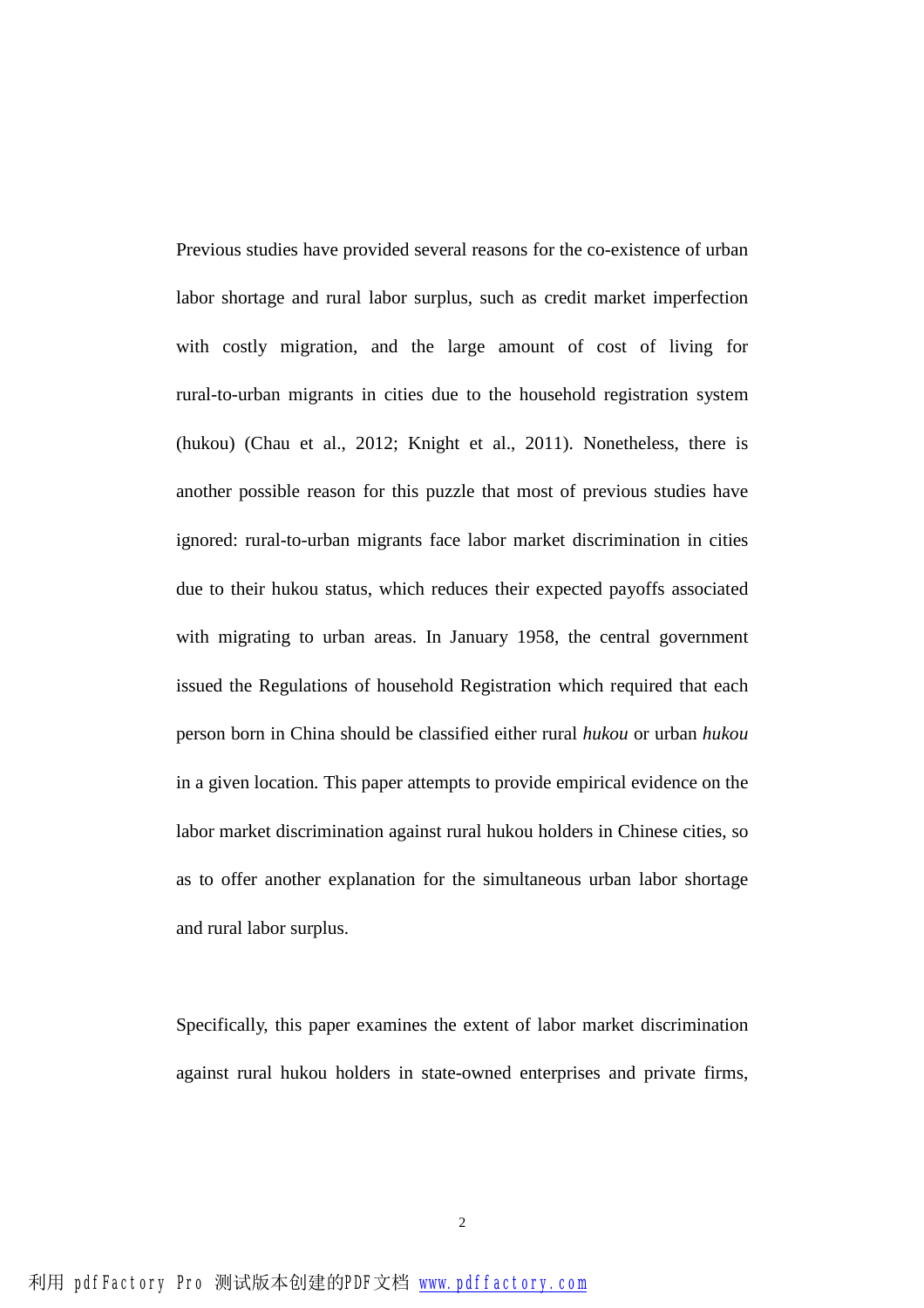respectively. Based on previous literature, the urban labor market in China is segmented involving state-owned enterprises (SOE) and private sector (Song and Li, 2010; Chen et al., 2005). Specifically, comparable workers earn more in the SOE sector than in the private sector (Dong and Xu, 2009). Furthermore, the high-wage jobs in the SOE sector are rationed in the sense that many workers who are willing to and also able to work in the SOE sector cannot find jobs there since there are not enough jobs available in the SOE sector (Knight and Song, 2005).

To my knowledge, this paper is the first one to test the hukou-based discrimination in different ownership sectors. Since the Chinese government still has some influence over the pay in state-owned enterprises (SOEs), SOEs provide higher wages and benefits as well as better job security compared to private firms, while the wages in private firms are largely determined by the market forces. Hence, the results of this study can help us better understand whether the hukou-based discrimination is driven by market behaviors or by institutional forces.

An important methodological contribution of this study is to adopt a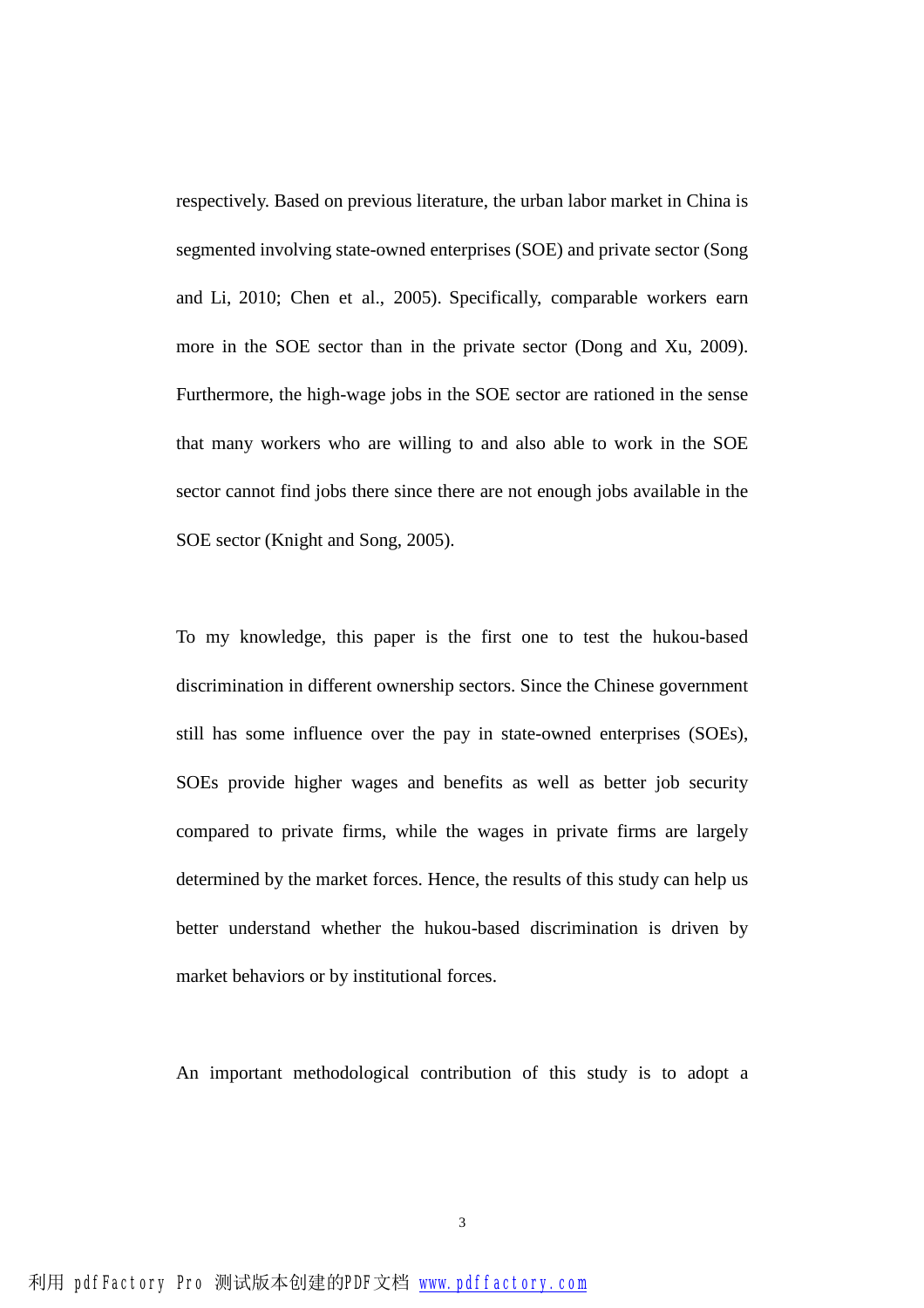double-selectivity approach to account for selectivity both in sector and hukou status determination. The first selectivity comes from the possibility that stated-owned enterprises selectively hire people with certain characteristics. Another selection problem arises because a person's hukou status is not randomly assigned. Currently, the most important determinant of a person's *hukou* type when the person was born is parental *hukou* types. Local governments of Chinese cities can grant urban hukou to some rural hukou holders who meet the criteria specified by each local government in their own jurisdictions. In general, selectivity bias may arise when a model is applied to a non-random sub-sample of the underlying population. In our context, people who are working in the SOE sector and who have urban hukou are not drawn randomly from an underlying population. The selectivity issue of hukou status has never been dealt with or even considered in previous literature. This paper will be the first one to apply the double-selection framework to study labor market discrimination in China.

The structure of this paper is as follows. Section 2 provides some institutional background of the current Chinese labor market with particular attention to the labor market segmentation and the hukou system. In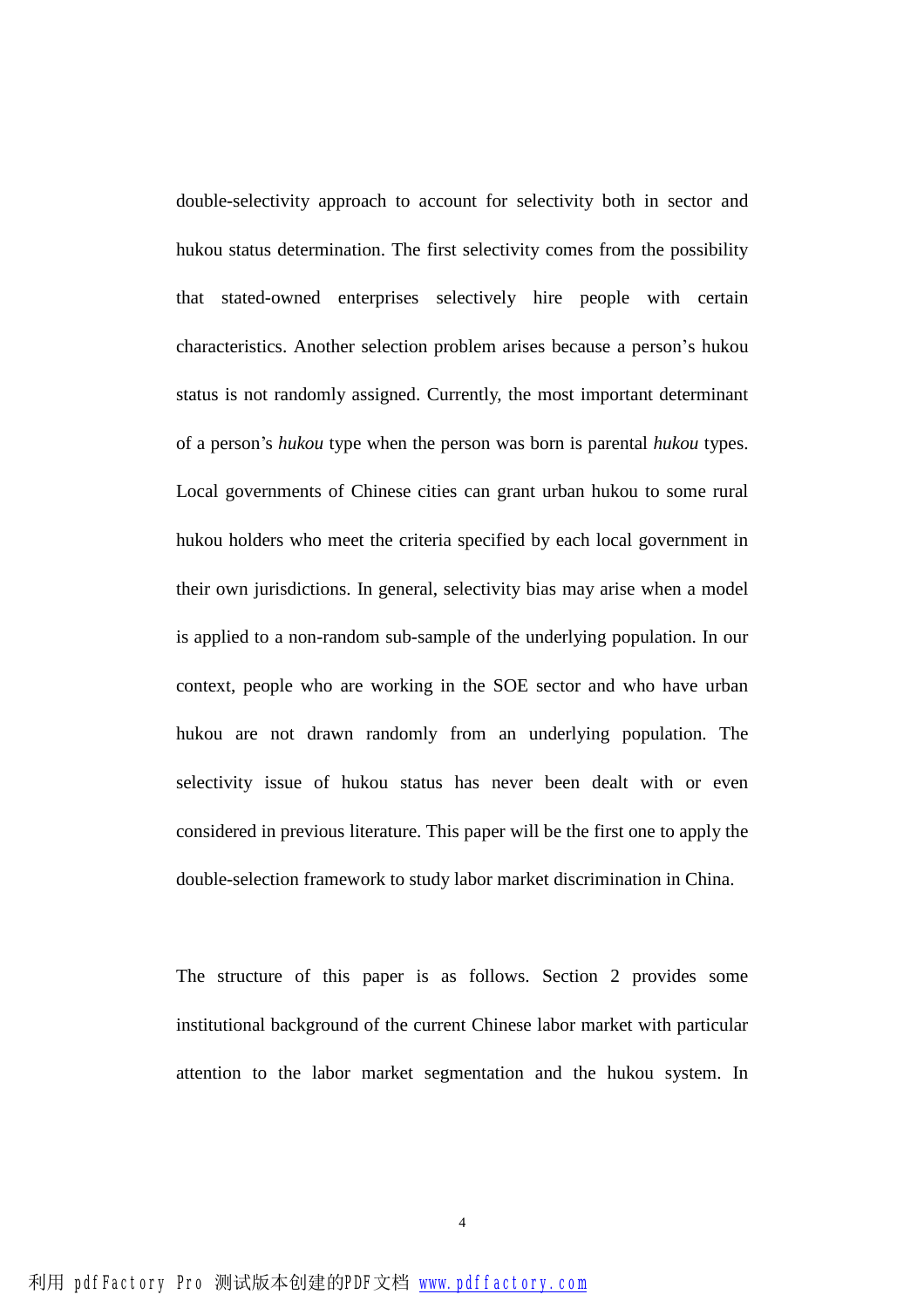Sections 3 and 4, I will review previous literature and elaborate the contributions of this paper. Section 5 describes the methodology of studying wage discrimination in two ownership sectors and provides various model specifications. In Section 6, I present the data description and report the econometric results. Section 7 concludes.

## **2. Institutional background of the Chinese labor market**

## **2.1 Labor market segmentation between SOEs and private firms**

China has the usual dimension of labor market segmentation – some jobs being much better than others, with not enough employment in the better job segments for all who would like these jobs and are capable of performing them. As many scholars have pointed out, the main feature of the current labor market in urban China is a segmented labor market involving state-owned enterprises and private enterprises (Song and Li, 2010; Knight and Song, 2005).

Specifically, state-owned enterprises (SOEs) still provide higher wages and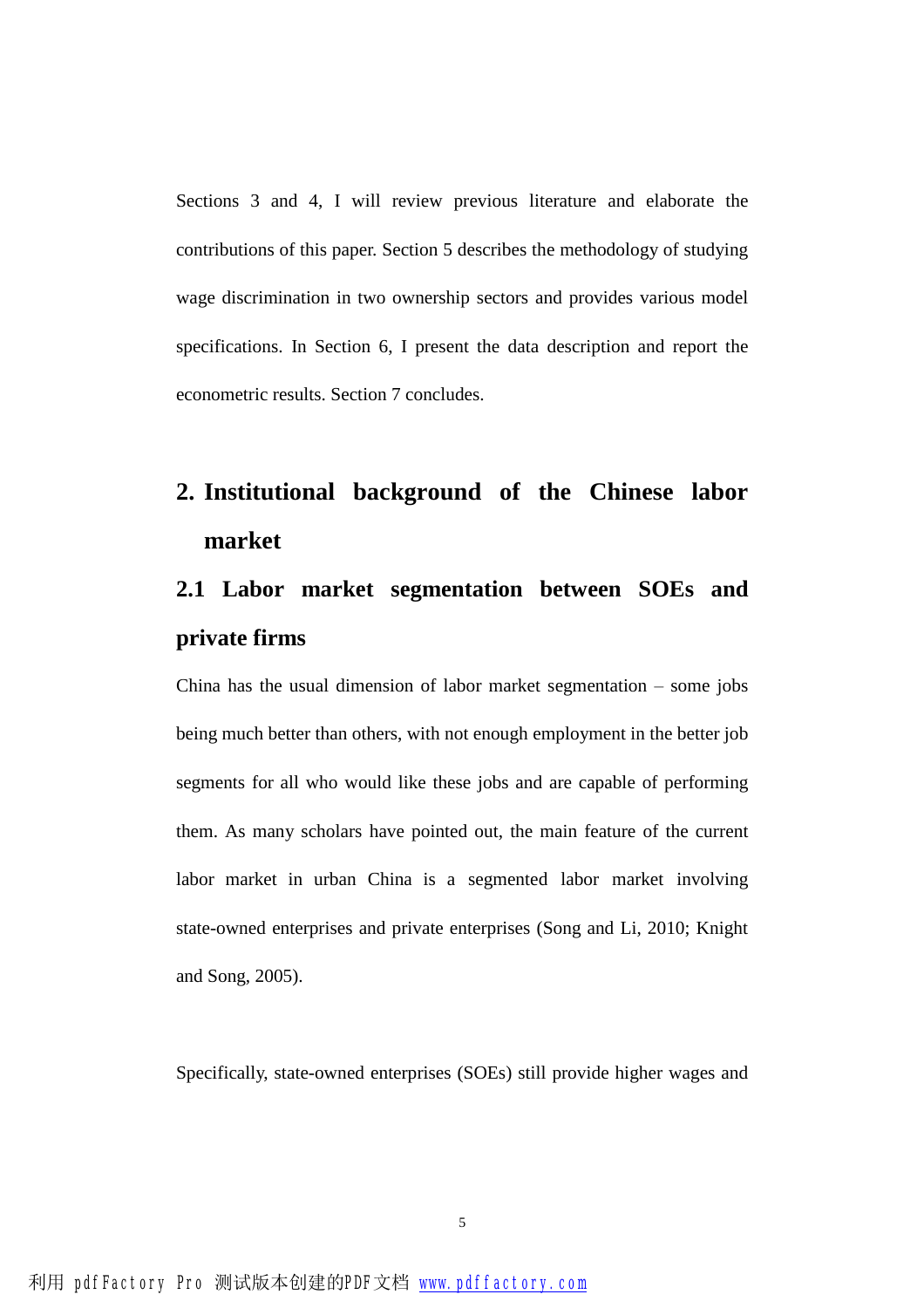benefits as well as better job security than private firms. Zhu (2010) argued that SOEs pay the wages higher than market-clearing level, while the wages in non-SOEs are set at the market-clearing level.

Furthermore, the jobs in SOEs are strictly rationed, in that many workers in private enterprises who are willing and able to work in SOEs cannot find a job in SOEs (Demurger et al., 2012). In recent years, a considerable number of people applied for very limited jobs vacancies in SOEs. Accordingly, even though many applicants possess the job qualifications, they could not obtain jobs in SOEs due to relatively fewer vacancies and intense competition.

## **2.2 Unique hukou system**

In addition to the labor market segmentation, the current Chinese labor market has a unique household registration system (*hukou*).

Every Chinese citizen holds either an urban or rural hukou in a particular location. Currently, the most important determinant of a person's *hukou* type when the person was born is parental *hukou* types. One's *hukou* status would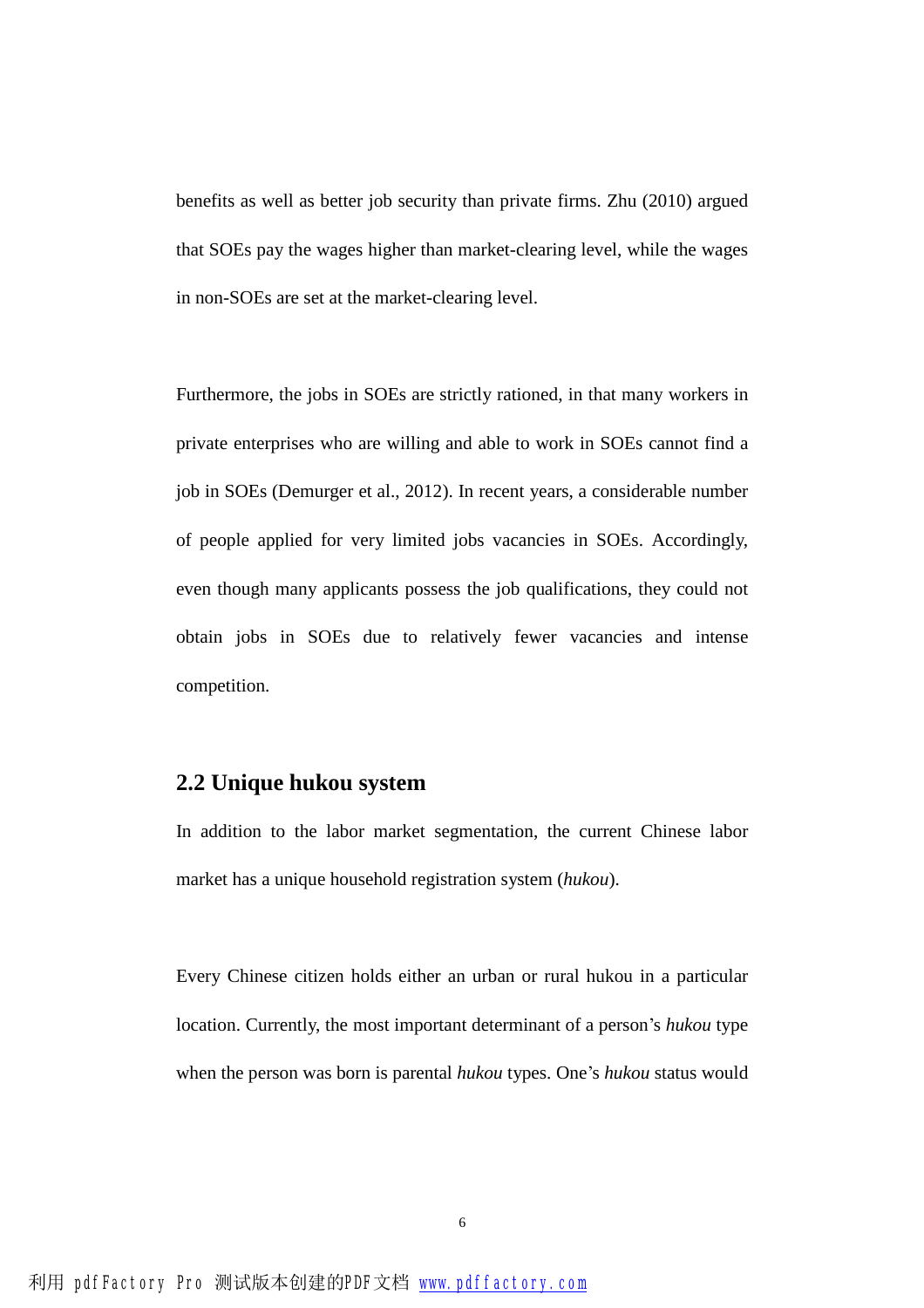remain unchanged no matter where the individual physically moved, unless he or she goes through a formal procedure of *hukou* conversion. The criteria to convert the hukou status from rural to urban vary from one place to another, since local governments have now received full power and discretion to make their own *hukou* policies within their administrative jurisdictions. Some local governments admit local urban *hukou* to people who have salaried jobs or own a house in their administrative areas, or possess some types of occupational skills fitting the requirements stipulated by local governments (Chan and Buckingham, 2008). In Guangdong, the government converts various criteria, such as schooling, working skills, contributions to social insurance, volunteering and blood donation, into credit points, which accumulate to help obtaining local urban *hukou* (Cai, 2011).

## **3. Past research on labor market discrimination against rural hukou**

The discrimination that migrating rural hukou holders face is well documented in the literature (Meng, 2012). Most of previous studies have used the Blinder-Oaxaca decomposition technique to conclude there is some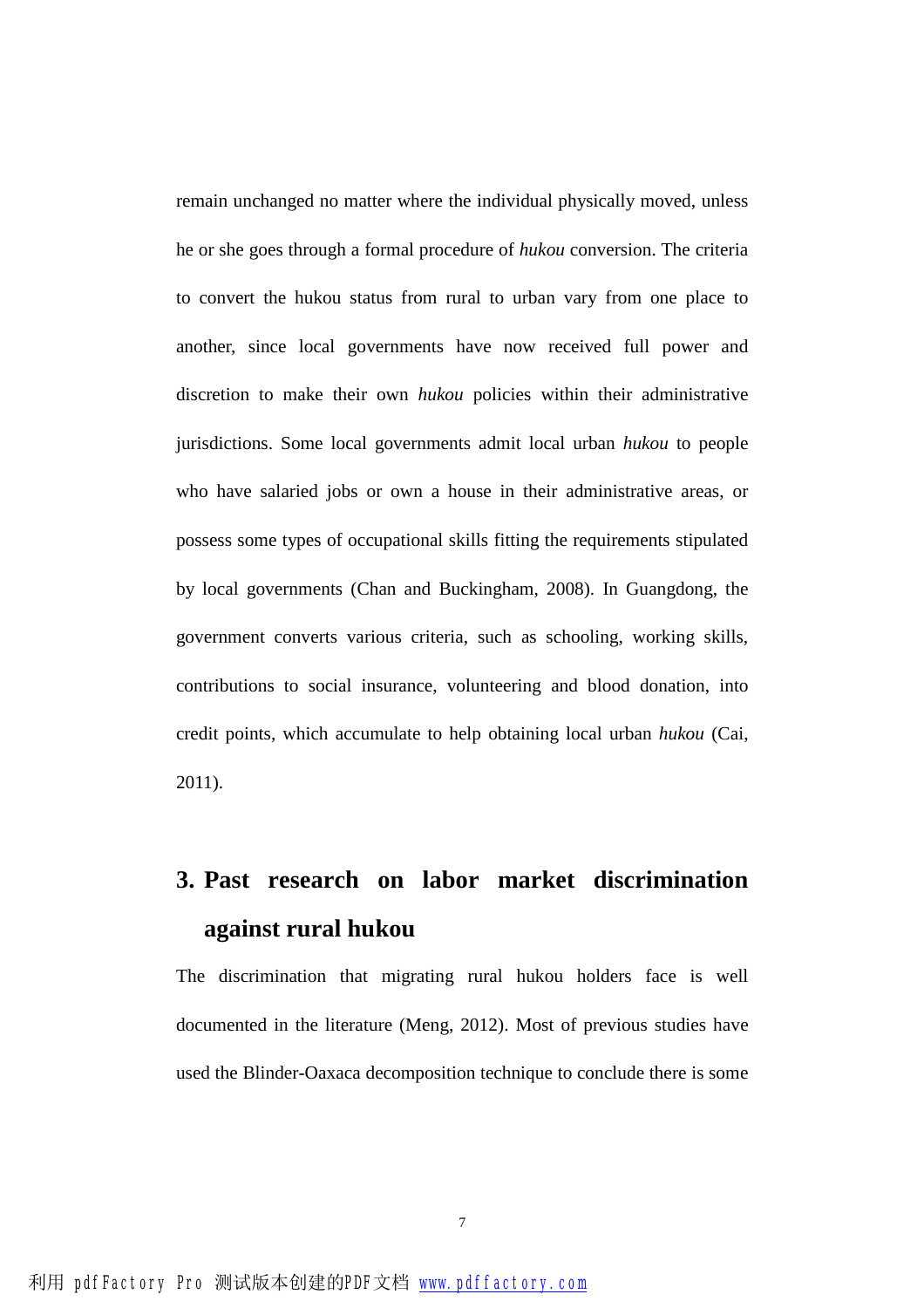degree of labor market discrimination against rural hukou in urban China. The basic idea of the Blinder-Oaxaca decomposition is that differences in average wages can be decomposed to differences in characteristics (sometimes called endowment) and differences in returns to these characteristics (also called coefficients). The latter is conventionally used as an estimate of discrimination (Oaxaca, 2007). Gravemeyer, Gries and Xue (2010) employed a Blinder-Oaxaca decomposition analysis to estimate the wage differential between workers with urban and rural hukou in Shenzhen city, and found that on average and all else being equal, 52.9 per cent of the higher wage of urban *hukou* holders is due to higher returns to the different characteristics and attributes, while 47 per cent is due to the higher endowments in characteristics such as education. This would imply that 52.9 percent of the average wage difference between the two groups cannot be explained by observed characteristics. Two recent studies tested the hukou-based wage discrimination using more broader measures of remuneration including insurance contributions and as well as bonuses earned (Lee, 2012; Frijters et al., 2010). The results suggest that migrants still face a significant amount of labor market discrimination.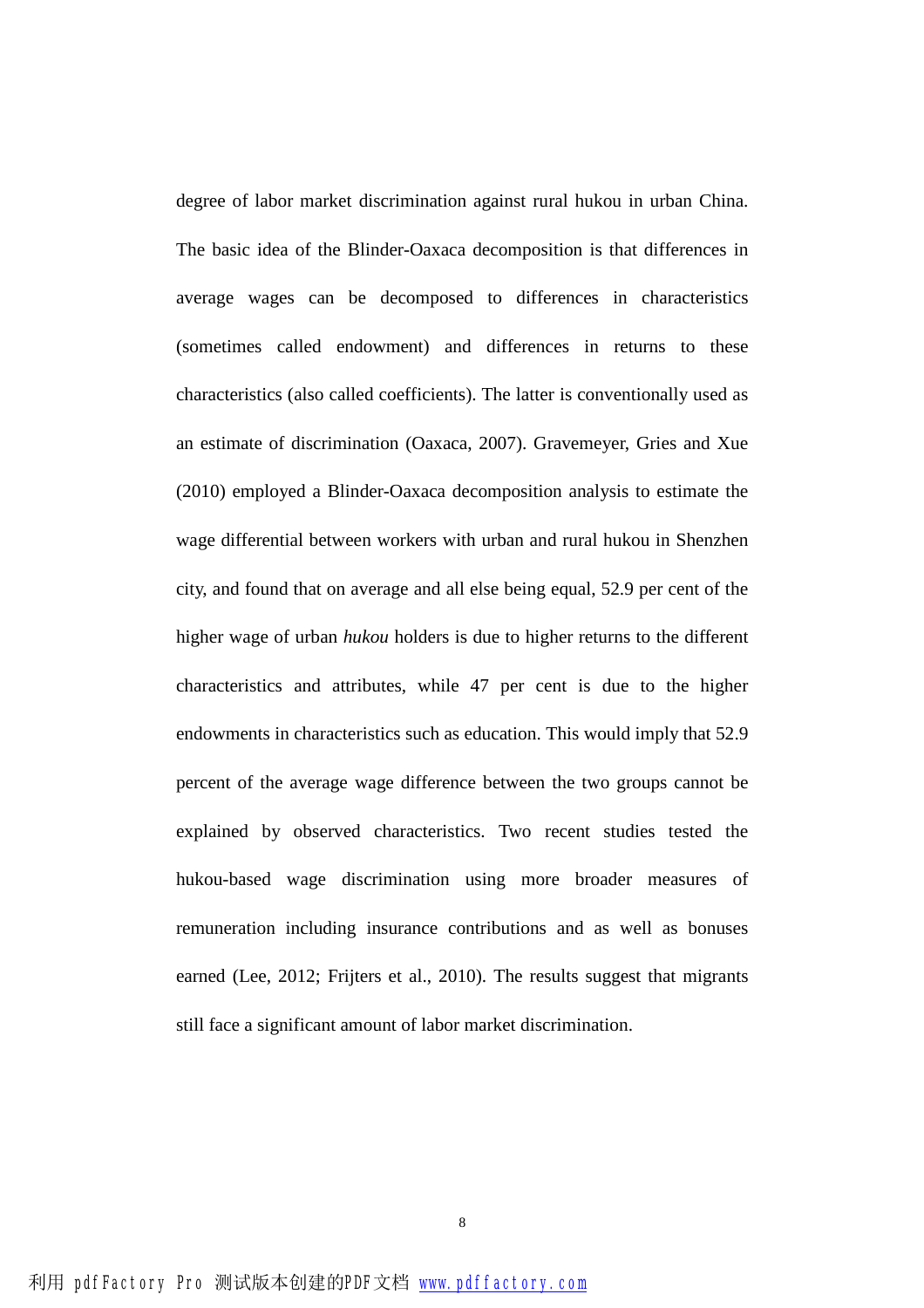Nonetheless, very few studies have analyzed the discrimination in state-owned enterprises (SOE) and private firms separately. Chen and Hoy (2011) conducted a qualitative research on discriminatory behaviors in state-owned and private manufacturing companies in Shanghai, and argued that the wage discrimination is larger in state-owned enterprises than in private sectors. However, they failed to provide quantitative evidence on the exact extent of labor market discrimination in two ownership sectors.

To my knowledge, only one previous study explored quantitatively the differential effects of hukou status on wages between different economic sectors. Gagnon *et al* (2011) utilized part of the Census data in 2005 and analyzed the wage differential between urban and rural hukou holder in three sectors, including formal sector, self-employment, and "no contract" sector. "No contract" sector is defined as jobs without a written labor contract, and formal sector is defined as wage and salary jobs with a written labor contract. Using this division, they found that the wage differential between urban and rural hukou holders is much larger in the formal sector than in the other two sectors. More specifically, the wage differential is negligible for self-employment and "no contract" workers. Furthermore,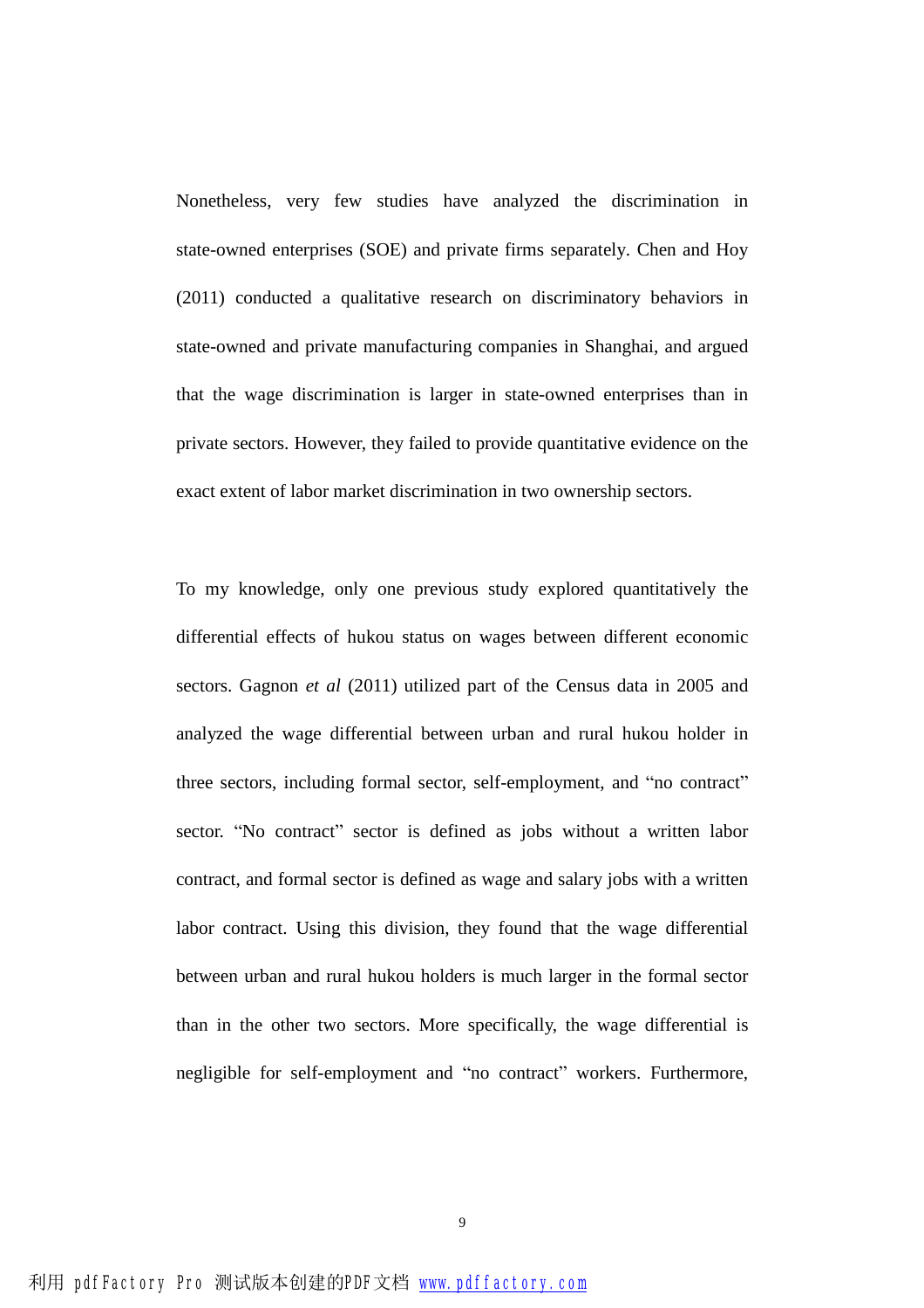even for the very small wage differential, more than 90% of it could be explained by the human capital variables. That is, the hukou-based wage discrimination in self-employment and "no contract" sector is almost non-existent. In contrast, urban hukou holders earn 60% more than rural hukou holders in the formal sector, and nearly 35% of this wage differential cannot be explained by observed characteristics.

As can be seen, although the study above compared the wage discrimination in different sectors, it did not consider the division between SOEs and private firms. A considerable share of private firms has labor contracts with their employees and thus belongs to the formal sector defined as in Gagnon *et al* (2011). Therefore, we could conclude that no previous study has provided quantitative evidence on labor market discrimination against rural hukou holders in different urban sectors.

## **4. My contributions**

To my knowledge, this paper is the first attempt to explore the extent of wage discrimination against rural hukou in SOEs and private firms separately. Wage discrimination is defined as the situation in which two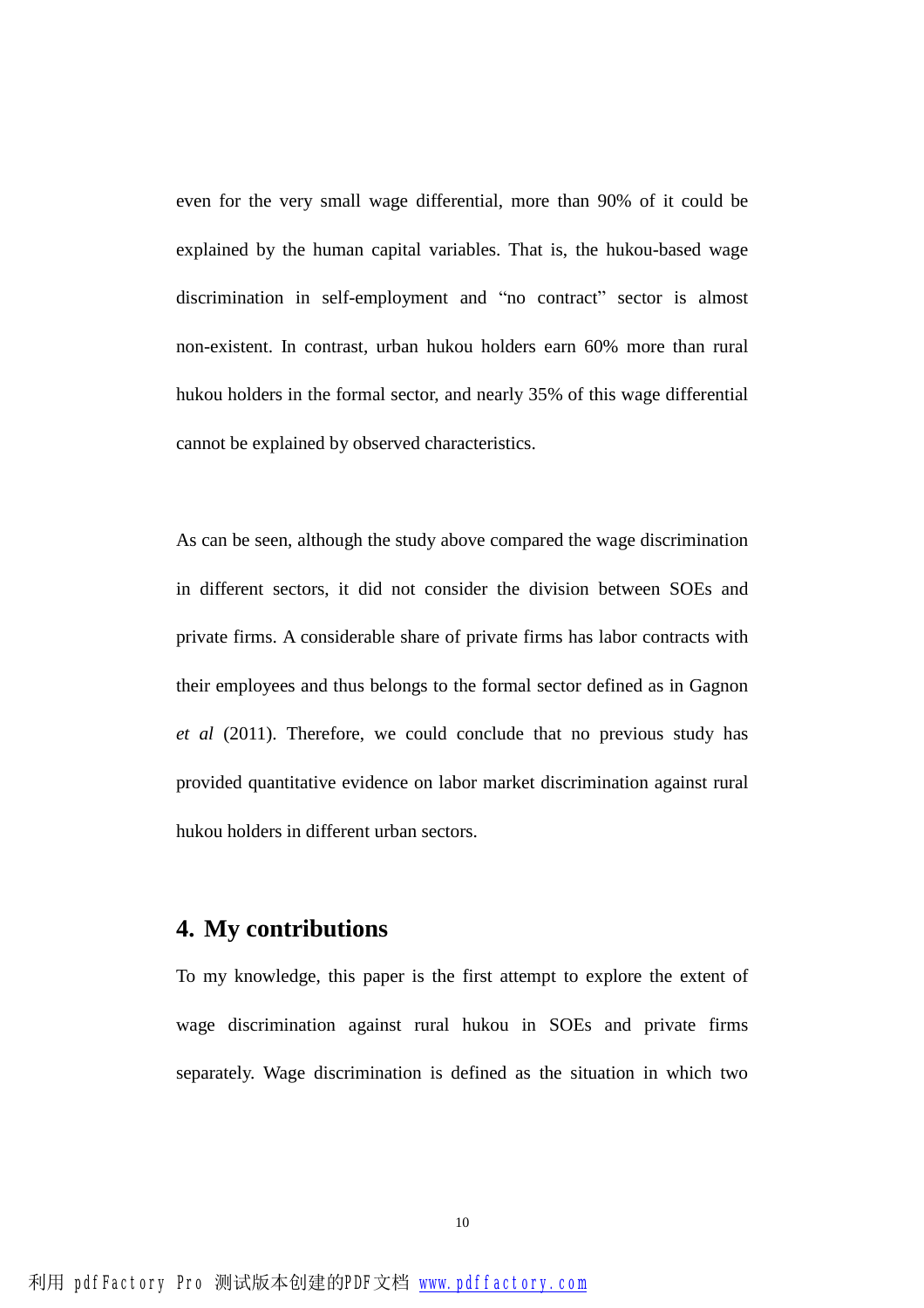groups of workers who have the same characteristics receive different wages (Becker, 1971; Aigner and Cain, 1977).

Additionally, this paper makes a methodological contribution to the empirical literature on labor market discrimination in China by adopting a double-selectivity approach to account for selectivity both in sector and hukou status determination. The first selectivity comes from the possibility that stated-owned enterprises selectively hire people with certain characteristics. Another selection problem arises because the hukou status is inherited from the parents and thus not randomly assigned. By the special institutional feature of the SOE sector, we employ an excluded instrument in the sector determination equation, which is a dummy variable denoting whether the person got this job through government recommendation. Since the government in China still has much control over SOEs, the government sometimes introduces some people to work in state-owned enterprises, but this kind of government reference is very rare in private firms. In addition, we use the number of siblings as the excluded instrument for the hukou determination equation. Due to different population policies implemented in urban and rural areas, rural hukou holders in the same age cohort have more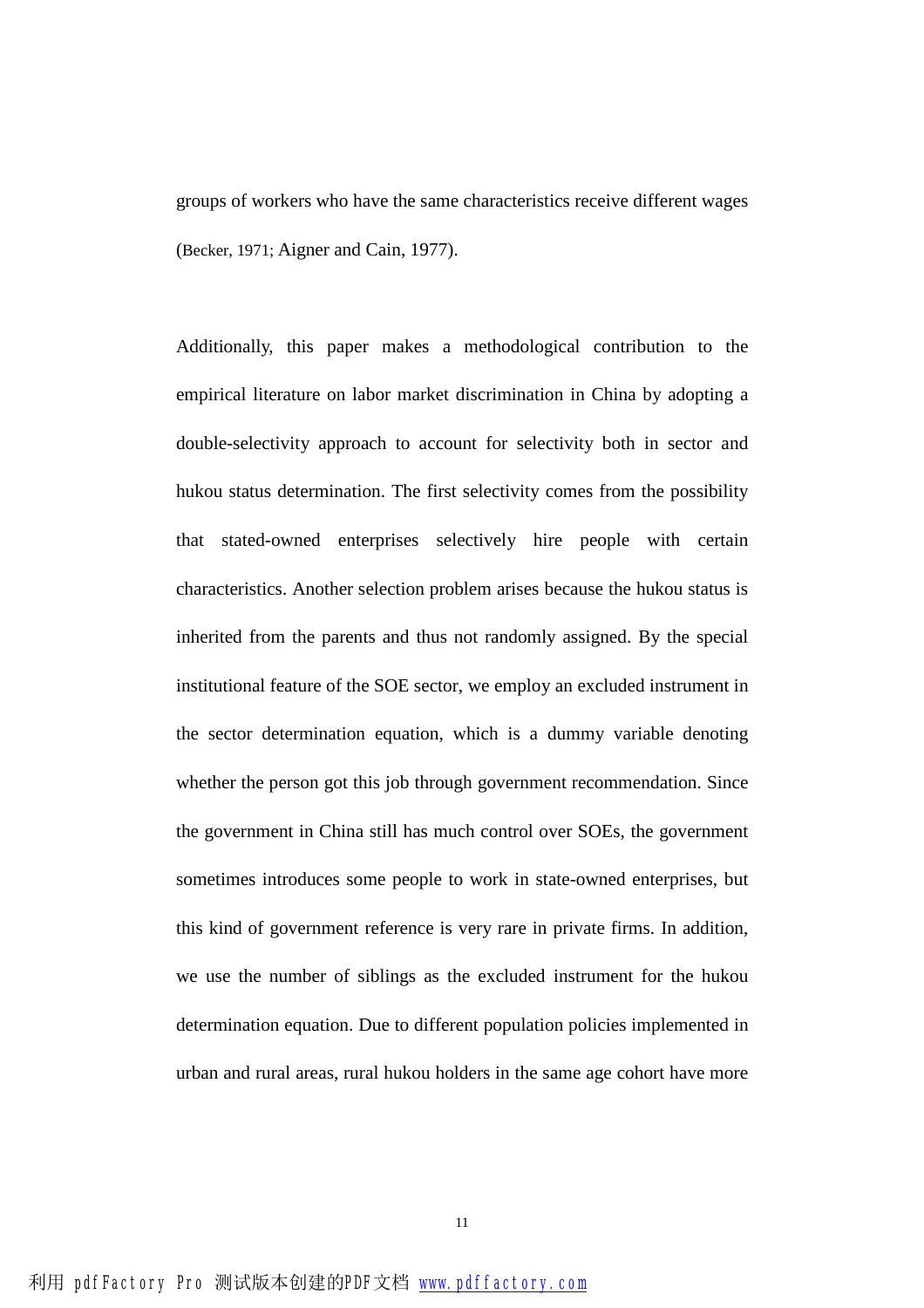siblings than urban hukou holders, so the number of siblings can serve as an exogenous variation in the hukou status for identification.

Finally, this paper will provide more convincing empirical evidence on labor market discrimination by several robustness checks. In addition to using the original Blinder-Oaxaca decomposition (Blinder, 1973; Oaxaca, 1973), I will employ two alternative decomposition techniques developed by Cotton (1988) and by Oaxaca and Ransom (1988;1994), respectively. Moreover, since the decomposition technique relies heavily on the linearity of the first stage regression, we also utilize the propensity score matching as another robustness check, by constructing more comparable groups of urban and rural hukou holders in each ownership sector. Specifically, we regard having an urban hukou as a "treatment" and estimate the average effect of treatment on the treated (ATT) based on one-to-one matching (also called the nearest-neighbor matching).

## **5. Methodology and model specification**

The most direct way to obtain estimates of the differential effects of hukou status on wages between state-owned enterprises (SOE) and private firms is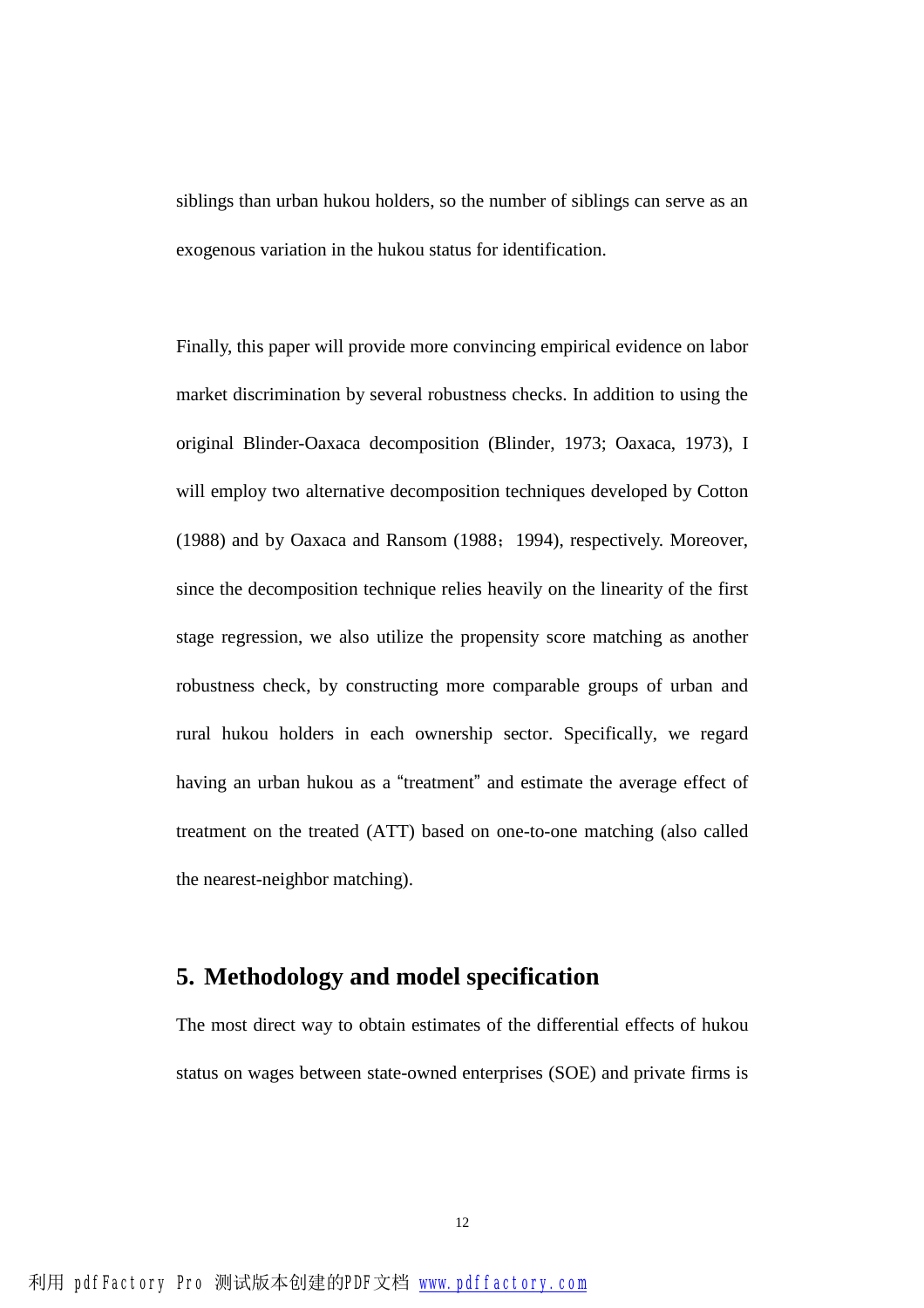to include two dummy variables denoting the firm ownership and hukou status as well as an interaction of these two dummy variables in a Mincer (1974) type wage regression. However, this specification ignores the fact that the wage structures for urban and rural hukou holders in SOEs and private firms may differ from one other. Allowance for different wage structures for two types of workers in two economic sectors requires estimation of four separate wage regressions.

In addition, since workers with each hukou status and in each ownership sector are not randomly drawn from the population, two selection issues need to be considered in order to consistently estimate four wage equations. In summary, we have a system of six equations in total, with two selection equations and four wage equations as follows. Let  $S_i^*$  and  $U_i^*$  be two latent unobserved continuous variables to determine sector allocation and hukou status, respectively, for person *i*.  $W_j^i$  (i=U or R, j= S or P) denote the wages for urban and rural hukou holders in the SOE sector and private firms, respectively.

$$
S_i^* = X_{1i} \, d_{1i} + u_{1i}, \text{SOE sector determination.} \tag{1}
$$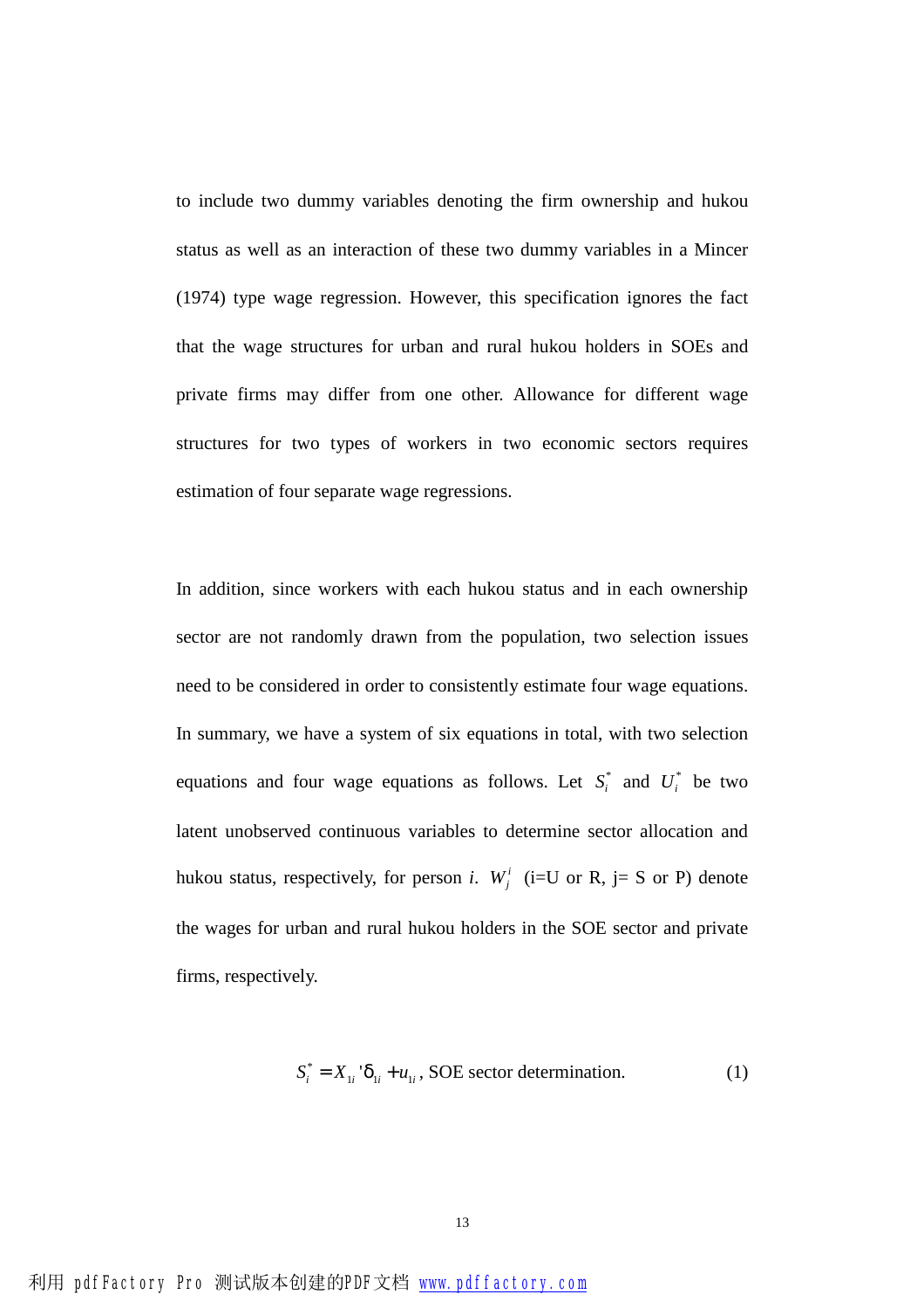$$
U_i^* = X_{2i} \, d_{2i} + u_{2i}
$$
, Urban hukou determination. (2)

$$
\ln W_S^U = X_S^U g_S^U + v_S^U. \tag{3}
$$

$$
\ln W_s^R = X_s^R g_s^R + v_s^R. \tag{4}
$$

$$
\ln W_P^U = X_P^U g_P^U + v_P^U. \tag{5}
$$

$$
\ln W_P^R = X_P^R g_P^R + v_P^R. \tag{6}
$$

The error terms in the six equations above are assumed to have the following variance-covariance matrix.

$$
\Sigma = \begin{bmatrix} \mathbf{S}_{u1} & \mathbf{r} & a_{11} & a_{12} & a_{13} & a_{14} \\ \mathbf{r} & \mathbf{S}_{u2} & a_{21} & a_{22} & a_{23} & a_{24} \\ a_{11} & a_{21} & \mathbf{S}_{S}^{U} & 0 & 0 & 0 \\ a_{12} & a_{22} & 0 & \mathbf{S}_{S}^{R} & 0 & 0 \\ a_{13} & a_{23} & 0 & 0 & \mathbf{S}_{P}^{U} & 0 \\ a_{14} & a_{24} & 0 & 0 & 0 & \mathbf{S}_{P}^{R} \end{bmatrix}.
$$
 (7)

## **5.1 No selectivity correction**

In the absence of selection issues, we can employ OLS estimation to consistently estimate the four wage regressions from equation (3)-(6). This simple specification indeed assumes that all of the off-diagonal terms in (7) are zero. Given the OLS results, I then decompose the average log wage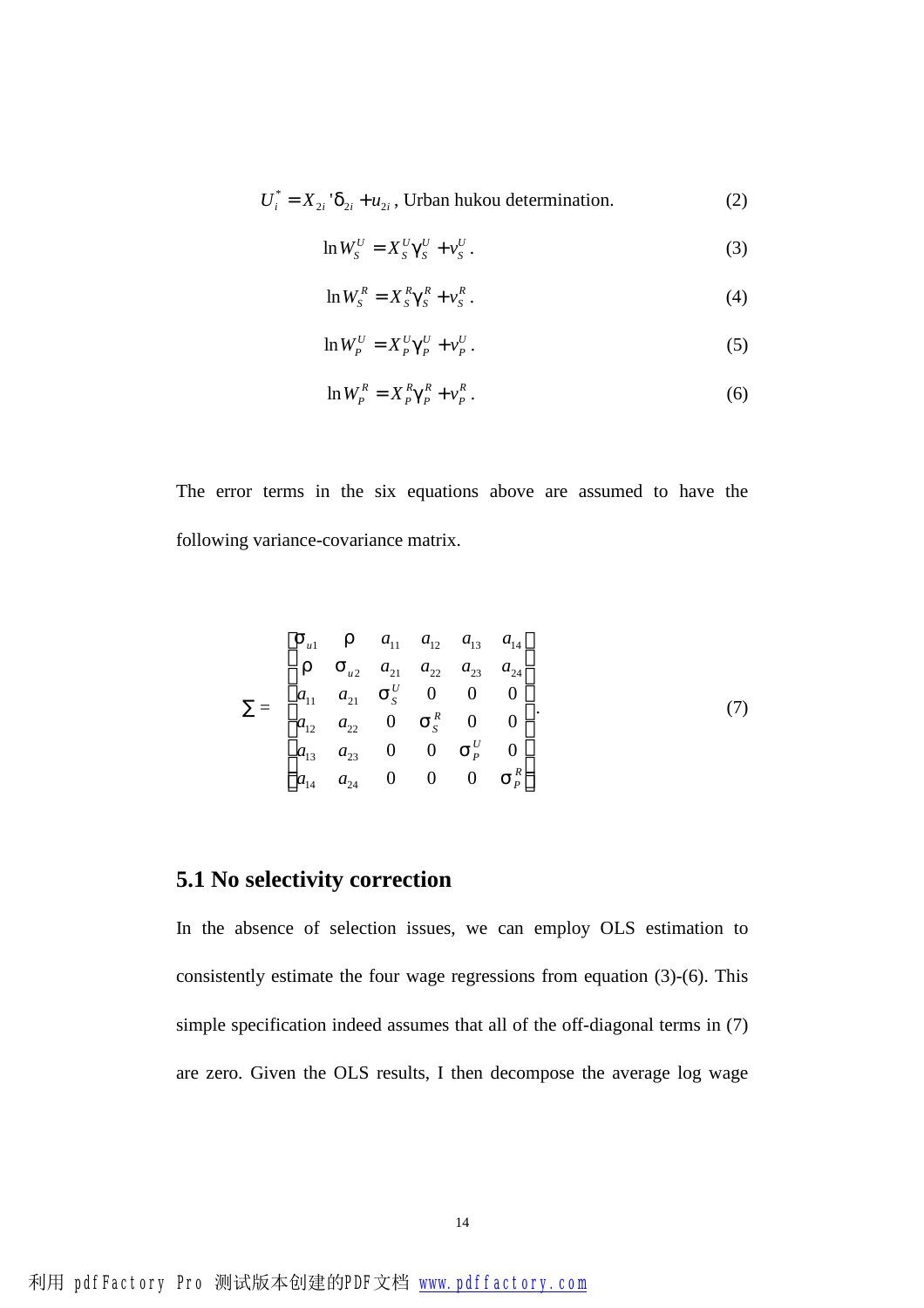differential into the endowment effect which can be explained by productivity-related characteristics, and the unexplained coefficient effect which is commonly used as the estimation for wage discrimination. Specifically, the decomposition of the wage differential between urban and rural hukou holders in a given sector j (SOE or private) can be written as follows.

$$
\overline{\ln W_j^U} - \overline{\ln W_j^R} = \overline{X_j^U}^i \hat{g}_j^U - \overline{X_j^R}^i \hat{g}_j^R
$$
  
=  $(\overline{X_j^U} - \overline{X_j^R})^i \hat{g}_j^* + [\overline{X_j^U}^i(\hat{g}_j^U - g_j^*) + \overline{X_j^R}^i(\hat{g}_j^* - \hat{g}_j^R)].$  (8)

In the equations above,  $\ln W_j^U$  and  $\ln W_j^R$  are the predicted mean (log) wages for urban and rural hukou holders in sector j (S or P),  $\overline{X}$  is the mean vector of wage determining variables,  $\hat{g}$  is a vector of estimated coefficients (wage structure), and  $g^*$  is the non-discriminatory wage structure. The first term above  $(\overline{X^{U}} - \overline{X^{R}})'g *$  is attributed to different endowments (productivity-related characteristics) in two groups of workers and is usually called the endowment effect. The second term in the square bracket  $\left[ \overline{X^{U}}'(\hat{g}^{U} - g^{*}) + \overline{X^{R}}'(g^{*} - \hat{g}^{R}) \right]$  is typically interpreted as the part of the wage gap that is associated with differences in returns (coefficients)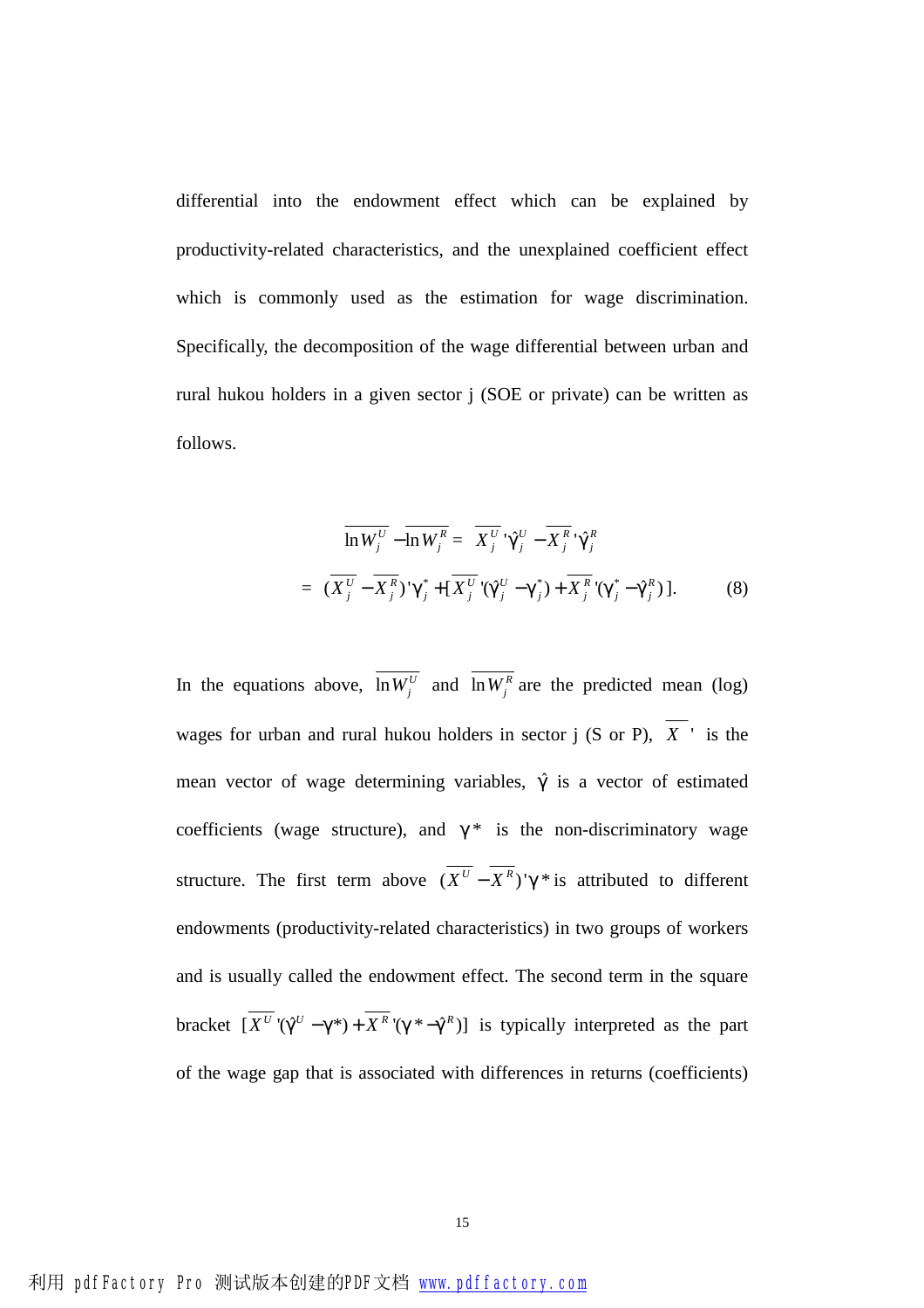to the characteristics between the two groups, which often serves as the estimate for discrimination (Liu et al., 2000; Oaxaca, 2007).

A practical concern associated with the adoption of the Blinder-Oaxaca approach is called the index number problem. This refers to the fact that the decomposition of the wage gap is not unique, depending on the choice of the non-discriminatory wage structure, that is, the choice of  $g^*$ . The original version of the Blinder-Oaxaca approach assumes that  $g^*$  takes extreme values equal to the wage structure of one reference group in the study. For example, if  $g^* = \hat{g}^U$ , then we assume that the wage structure for urban hukou holders would be adopted in the absence of discrimination (Liu et al., 2000). This is a very common assumption in that the wage structure of the dominant group is usually considered as the hypothetical wage structure in the absence of discrimination. However, if one believes that the current wage structure for rural hukou holders represents what the competitive wage structure would be in the absence of discrimination, then  $g^* = \hat{g}^R$ . As mentioned earlier, most of studies on the Chinese labor market use this original version of the Blinder-Oaxaca decomposition method (Gagnon et al., 2011; Qu and Zhao, 2011; Gravemeyer et al., 2010; Liu et al., 2000), and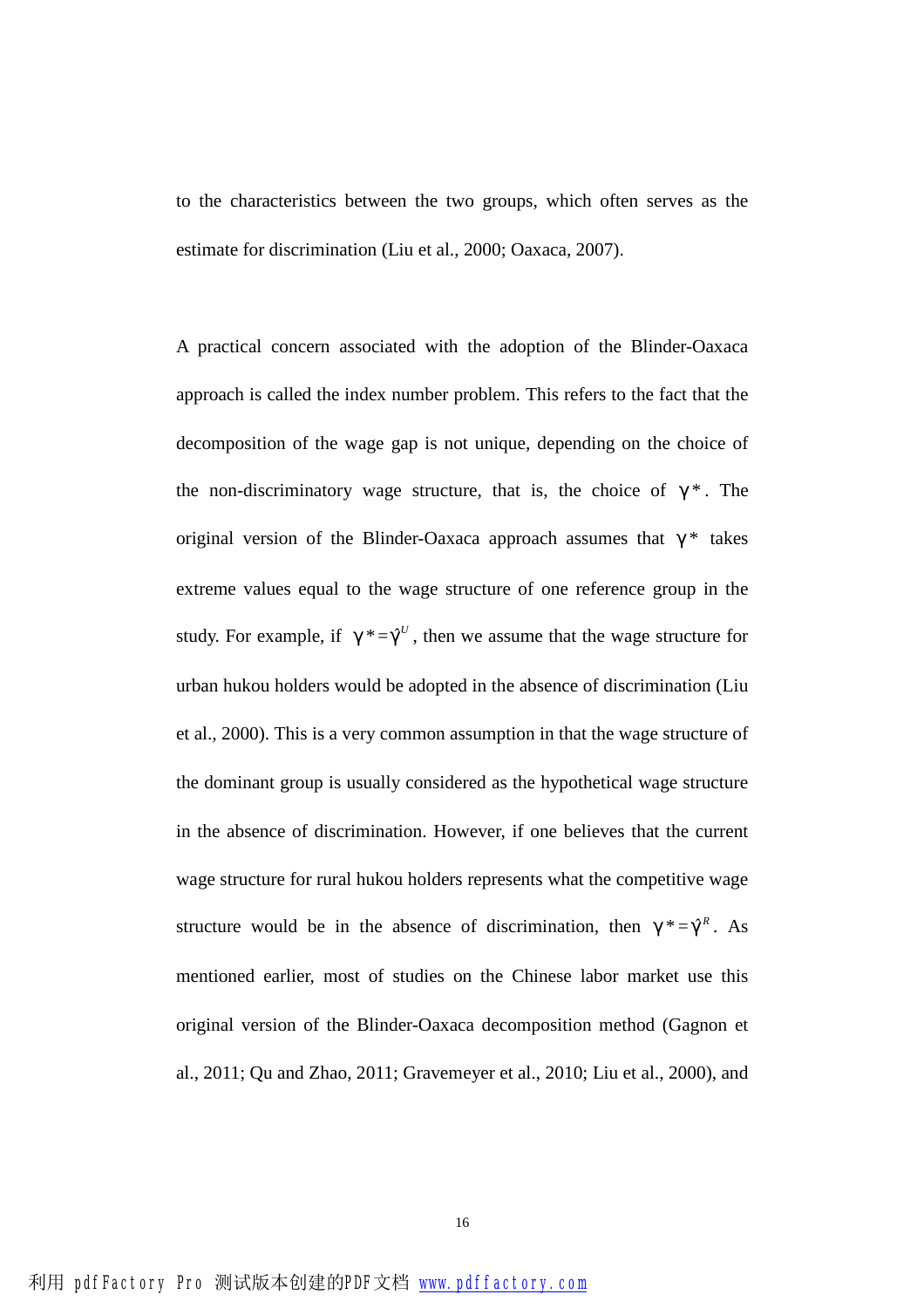employ the two extreme wage structures to approximate the wage structure in the absence of discrimination.

Cotton (1988) argued that derived weights using averages of coefficients for two groups will be more accurate than coefficients for one reference group. According to this approach, the non-discriminatory wage structure in sector j is  $g_j^* = f_j^U$  $f^U_j \stackrel{\sim}{\bm{g}}^U_j$  $\hat{\mathbf{g}}_j^U$  +  $f_j^R$  $f_j^R \, \hat{{\bm g}}_j^R$  $\hat{g}_j^R$ , where  $f_j^U$  and  $f_j^R$  are the proportions of urban and rural hukou holders in sector j, respectively. Thus, Cotton's weights are sometimes referred as population-weighted non-discriminatory wage structure (Liu et al., 2000).

An alternative way to decompose the wage differential is to obtain the competitive wage structure  $(g^*)$  from a regression with the pooled sample (Oaxaca and Ransom, 1988; 1994). As they argued, if by the absence of discrimination one means the complete cessation of existing discrimination activity, then it might be reasonable to suppose that the resulting competitive wage structure would be the parameter vector estimated with the pooled sample of two groups of workers.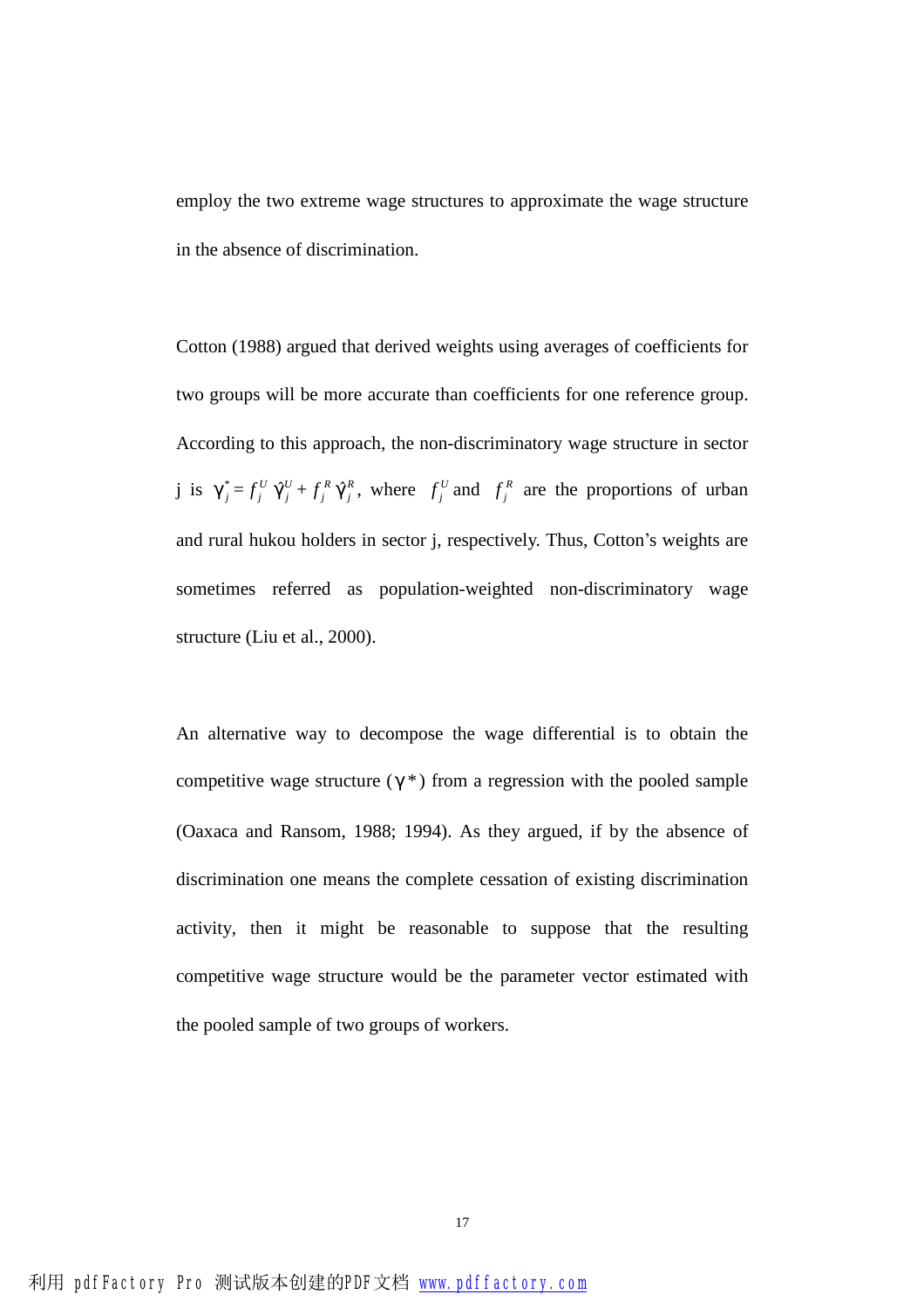However, there is no consensus in international literature about which weighting scheme is unambiguously better than another (Powers et al., 2011). Thus, this paper will report the decomposition results using four alternative non-discriminatory wage structures, respectively, including the wage structure of urban hukou holders, rural hukou holders, population-weighted wage structure, and the wage structure from the pooled sample.

### **5.2 Double selectivity approach**

This section takes into account the two selection issues and assumes that the two selection processes are correlated ( $r \neq 0$ ). In this case we adopt the double-selectivity approach to estimate the system of equations (1)-(6) with the stochastic specification in (7). Tunali (1986) shows that if the error terms have a joint normal distribution, then a two-step estimation procedure can be applied to correct for the double-selectivity issue, which is very similar to Heckman's two step method (Heckman, 1979). Specifically, the two selection equations are estimated using a bivariate probit model, and augmented selectivity correction terms are derived as additional regressors in four wage equations.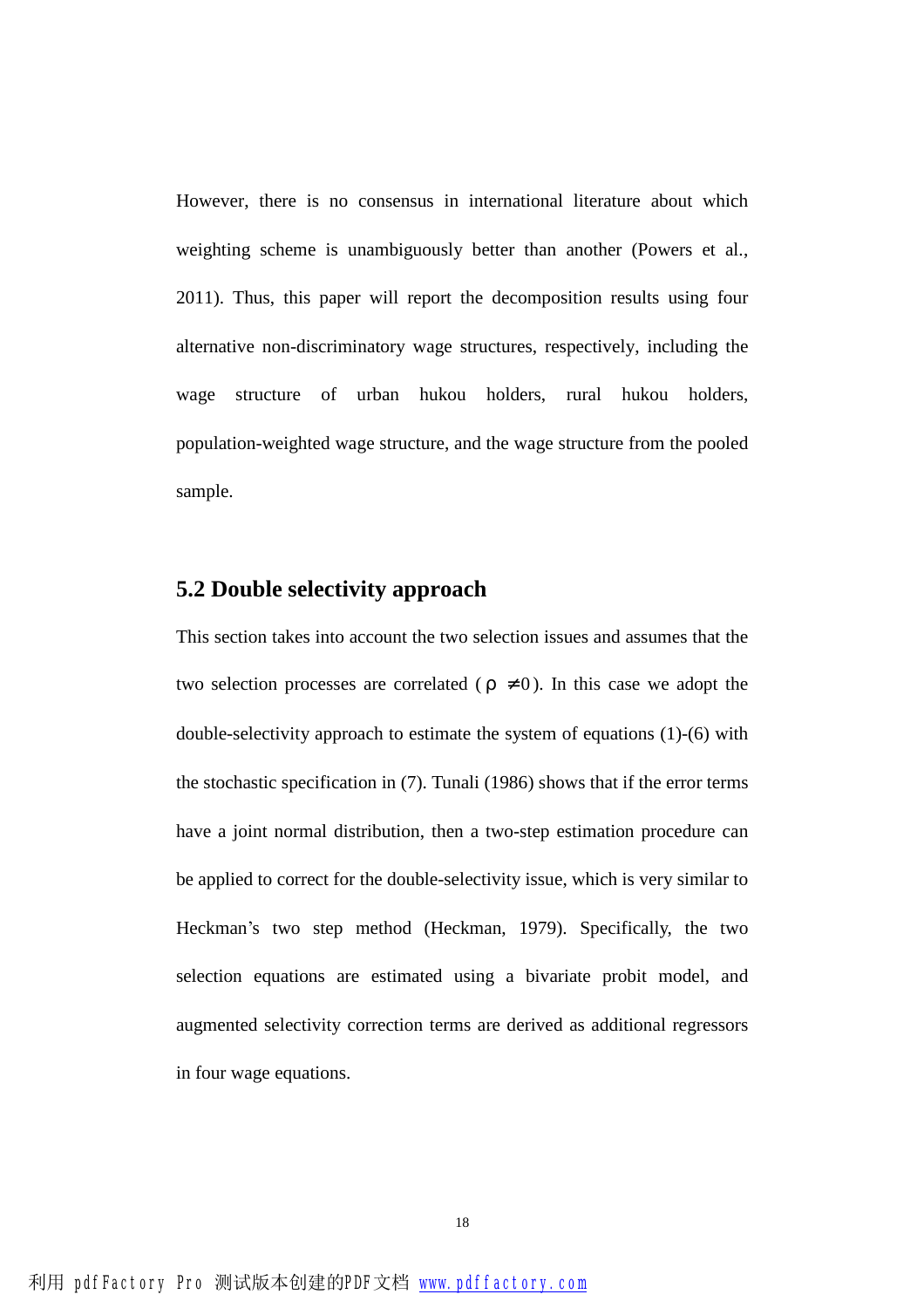Let "S" be a dummy variable equal to 1 if  $S_i^* \ge 0$  and 0 otherwise. Similarly, we define "U" as a dummy variable equal to 1 if  $U_i^* \ge 0$  and 0 if  $U_i^* < 0$ . S and U indicate whether an individual is working in a state-owned enterprise (SOE) and has an urban hukou, respectively. After estimating the bivariate probit model for the two selection equations, we can obtain the following selectivity terms. Set  $C_1 = X_{1i} d_{1i}$ ,  $C_2 = X_{2i} d_{2i}$ ,  $M_1 = \frac{C_1 - C_2}{\sqrt{C_1 - C_2}}$  $1 - r^2$  $C_1 - rC$ *r* − − , and

 $M_2 = \frac{C_2 + C_1}{\sqrt{2}}$  $1 - r^2$  $C_2 - rC$ *r* − − .  $\Phi_2$  is the bivariate standard normal distribution function,

*f* is the univariate standard normal density function, and  $\Phi$  is the cumulative standard normal distribution. The selectivity terms generated by the bivariate estimation are  $\hat{I}_s^U = \frac{I(C_1)\Phi(M_2)}{\Phi(G_1)\Phi(G_2)}$  $2(v_1, v_2)$  $(C_1) \Phi(M_2)$  $(C_1, C_2; r)$  $C_1)\Phi(M$  $C_1, C_2$ *f r* Φ Φ  $\hat{I}_U^S = \frac{I(C_2)\Phi(M_1)}{\Phi(G_1G_2)}$  $2(v_1, v_2)$  $(C_2) \Phi(M_1)$  $(C_1, C_2; r)$  $C_2 \Theta(M)$  $C_{1}$ ,  $C$ *f r* Φ Φ ;  $\hat{I}_s^R = \frac{I(C_1)\Phi(-M_2)}{\Phi(G_1 - G_2)}$  $2(v_1, -v_2)$  $(C_1) \Phi(-M_2)$  $(C_1, -C_2, -r)$  $C_1) \Phi(-M)$  $C_1$ ,  $-C$ *f r*  $\Phi( \Phi_2(C_1, -C_2)$ : ;  $\hat{I}_R^S = -\frac{\Gamma(C_2)\Phi(M_1)}{\Phi(G_1-G_2)}$  $2(v_1, -v_2)$  $(C_2) \Phi(M_1)$  $(C_1, -C_2, -r)$  $C_2 \Theta(M)$  $C_1$ ,  $-C$ *f r*  $-\frac{f(C_2)\Phi}{\Phi}$  $\Phi_2(C_1, -C_2)$ : ;  $\hat{I}_P^U = -\frac{\Gamma(C_1)\Phi(-M_2)}{\Phi(C_1+C_2)}$  $2(-c_1, c_2)$  $(C_1) \Phi(-M_2)$  $(-C_1, C_2; -r)$  $C_1) \Phi(-M)$  $C_{1}$ ,  $C$ *f r*  $-\frac{f(C_1)\Phi(-)}{1-\Phi(-)}$  $\Phi_2(-C_1, C_2; -$ ;  $\hat{I}_U^P = -\frac{I(C_2)\Phi(-M_1)}{\Phi(C_1-C_2)}$  $2^{\prime}$   $\mathbf{C}_1$ ,  $\mathbf{C}_2$  $(C_2) \Phi(-M_1)$  $(-C_1, C_2; -r)$  $C_2 \Theta(-M)$  $C_{1}$ ,  $C$ *f r*  $-\frac{f(C_2)\Phi(-)}{f(C_2)\Phi(-)}$  $\Phi_2(-C_1, C_2; -$ ;  $\hat{I}_P^R = -\frac{I(C_1)\Phi(-M_2)}{\Phi(C_1-C_2)}$  $2^{\prime}$   $C_1^{\prime}$ ,  $C_2^{\prime}$  $(C_1) \Phi(-M_2)$  $(-C_1, -C_2; r)$  $C_1$ ) $\Phi$ ( $-M$  $C_{1}$ ,  $-C$ *f r*  $-\frac{f(C_1)\Phi(-)}{f(C_1)\Phi(-)}$  $\Phi_{2}(-C_{1},-$ ;  $\hat{I}_R^P = -\frac{I(C_2)\Phi(-M_1)}{\Phi(C_1-C_2)}$  $2^{\prime}$   $C_1^{\prime}$ ,  $C_2^{\prime}$  $(C_2) \Phi(-M_1)$  $(-C_1, -C_2; r)$  $C_2 \Theta(-M)$  $C_{1}$ ,  $-C$ *f r*  $-\frac{f(C_2)\Phi(-)}{f(C_2)}$  $\Phi_{2}(-C_{1},-$ .

In the second step, I estimate four augmented wage equations for urban and rural hukou holders in two ownership sectors as specified below.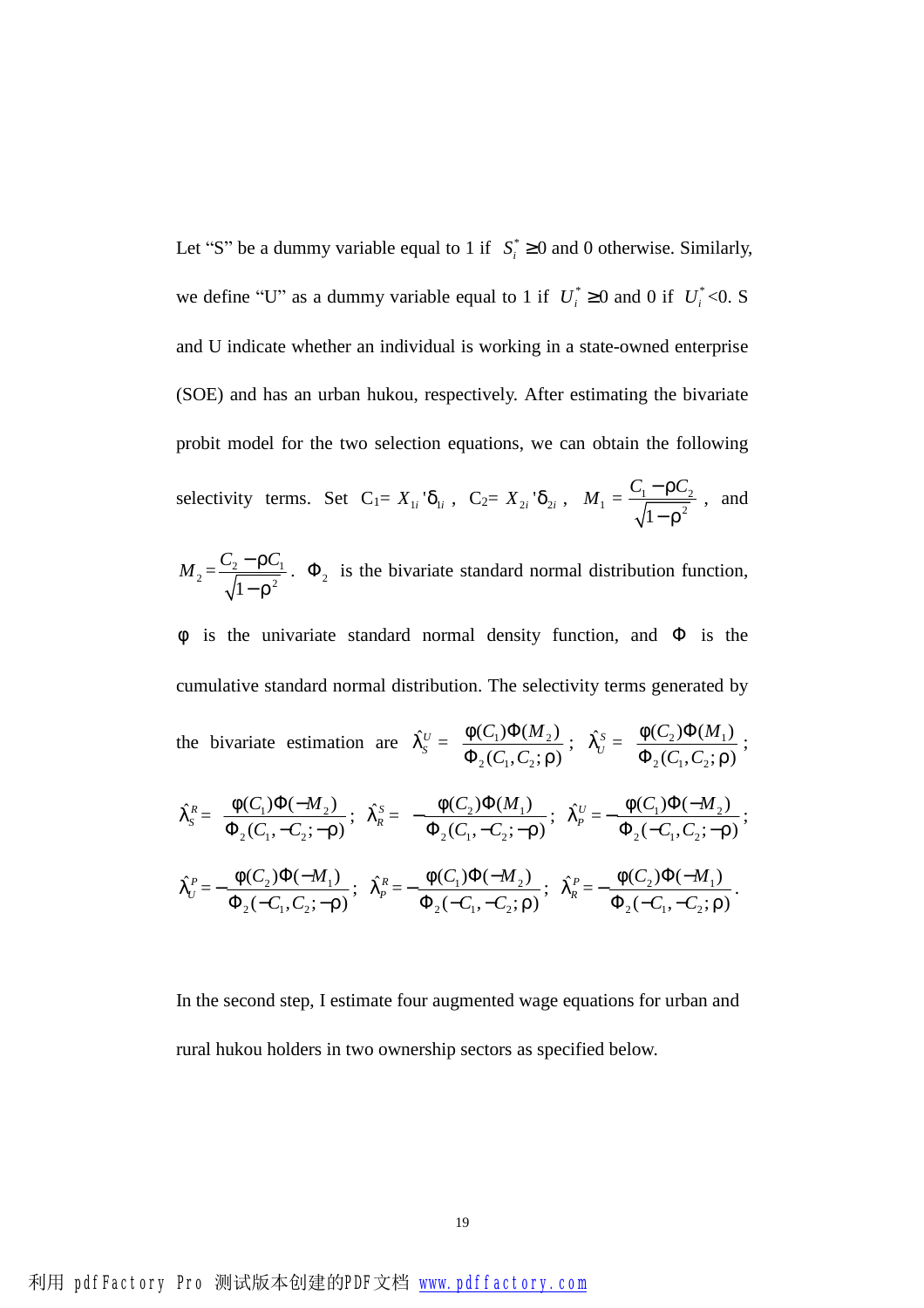$$
\ln W_{S}^{U} = X_{S}^{U} g_{S}^{U} + a_{11} \hat{I}_{S}^{U} + a_{12} \hat{I}_{U}^{S} + w_{S}^{U}, \qquad (9)
$$

$$
\ln W_{S}^{R} = X_{S}^{R} g_{S}^{R} + a_{21} \hat{I}_{S}^{R} + a_{22} \hat{I}_{R}^{S} + w_{S}^{R}, \qquad (10)
$$

$$
\ln W_P^U = X_P^U g_P^U + a_{31} \hat{I}_P^U + a_{32} \hat{I}_U^P + w_P^U,
$$
\n(11)

$$
\ln W_P^R = X_P^R g_P^R + a_{41} \hat{I}_P^R + a_{42} \hat{I}_R^P + w_P^R. \tag{12}
$$

Although the non-linearity of the selection equations can in principle help the identification for our system of equations, it is better to include some excluded variables that are assumed to be relevant only for one selection equation and excluded from the other selection and the wage equations (Rabe, 2011). The excluded instrument that identifies SOE sector determination equation is a dummy variable indicating whether the individual is recommended by the government for this job. Since the government in China still has much control over SOEs, the government sometimes introduces some people to work in state-owned enterprises, but this kind of government reference is very rare in private firms. These government introductions are usually made through various methods, such as a phone call, a letter, or a face-to-face conversation, and can help some people to find a job in SOEs. Thus, whether or not to have government reference for a job is a good indicator for the sector determination.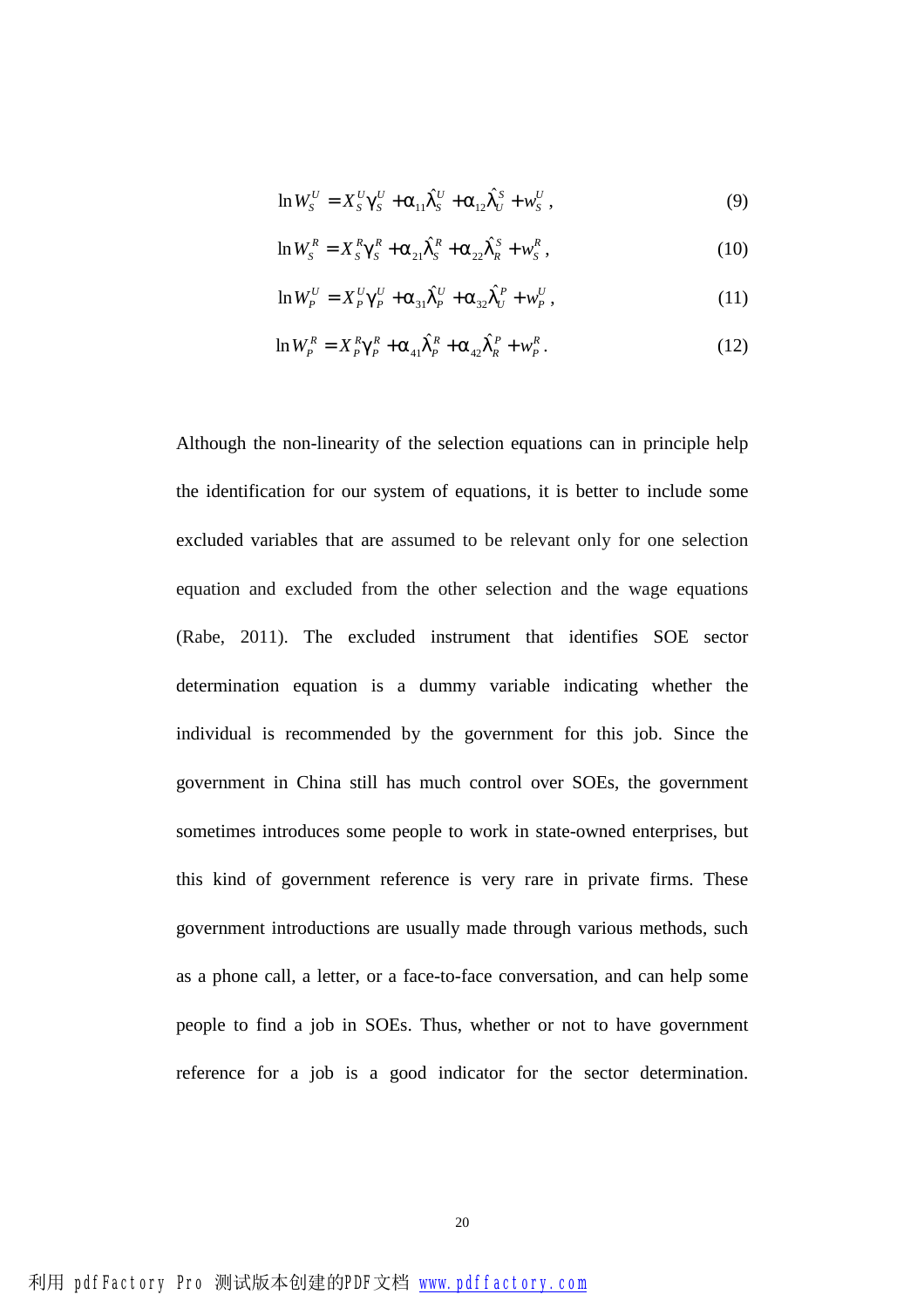Moreover, since state-owned enterprises usually have established wage schemes for workers with different characteristics such as education and experience, it is unlikely that the government reference would directly affect workers' wages in the SOE sector.

In addition, we use the number of siblings as the excluded instrument for the hukou determination equation. Due to different population policies implemented in urban and rural areas, rural hukou holders in the same age cohort have more siblings than urban hukou holders. Specifically, the One-child policy in China implemented from 1978 requires that all urban hukou couples have only one child, but rural hukou couples can have two children (Greenhalgh, 1986). Accordingly, for people born after 1978, many rural hukou holders have one sibling, but most of urban hukou holders have no siblings at all. Furthermore, from 1950s to 1970s, the government policy encouraged rural people to have more children by requiring each family in rural areas turn over a fix quantity of agriculture products to the government. This policy led rural people to have children and increase agriculture production. As a consequence, older people with rural hukou tend to have more siblings than those with urban hukou in the same age cohort (Zhai,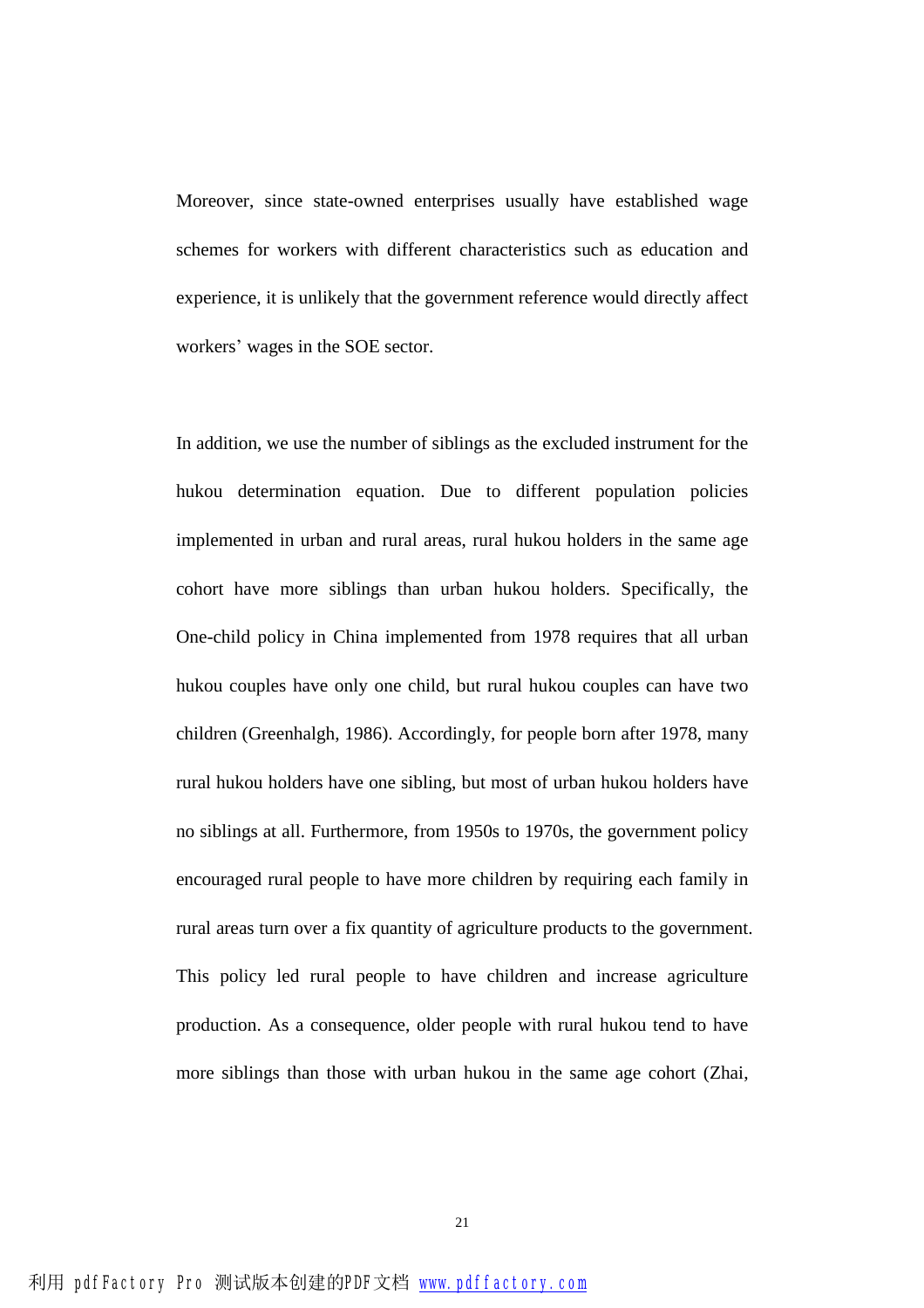1991). These policies above made the number of siblings serve as an exogenous variation in the hukou status for identification. Finally, it is hard to think of the channels through which the number of siblings can have direct impact on either the wages or the sector allocation.

Given the estimates from augmented wage regressions (9-(12), I can decompose the average wage differentials between urban and rural hukou holders in state-owned enterprises and private firms, respectively. However, the decomposition becomes more complicated when there are selectivity correction terms. The complexity arises from the way to treat the selection term when we decompose the average (log) wage differential. Previous literature has provided two major ways to deal with the selectivity term in decomposition. Dolton and Makepeace (1986) treat the selectivity-correction terms in the same way as the other regressors in the wage functions, while Reimers (1983) proposes that the selectivity-correction terms can be used to modify the wage differentials, and then the modified wage differential is decomposed to endowment effect and coefficient effect. As Beller and Blau (1988) argued, the adjustment for selectivity bias is important, particularly when one is interested in potential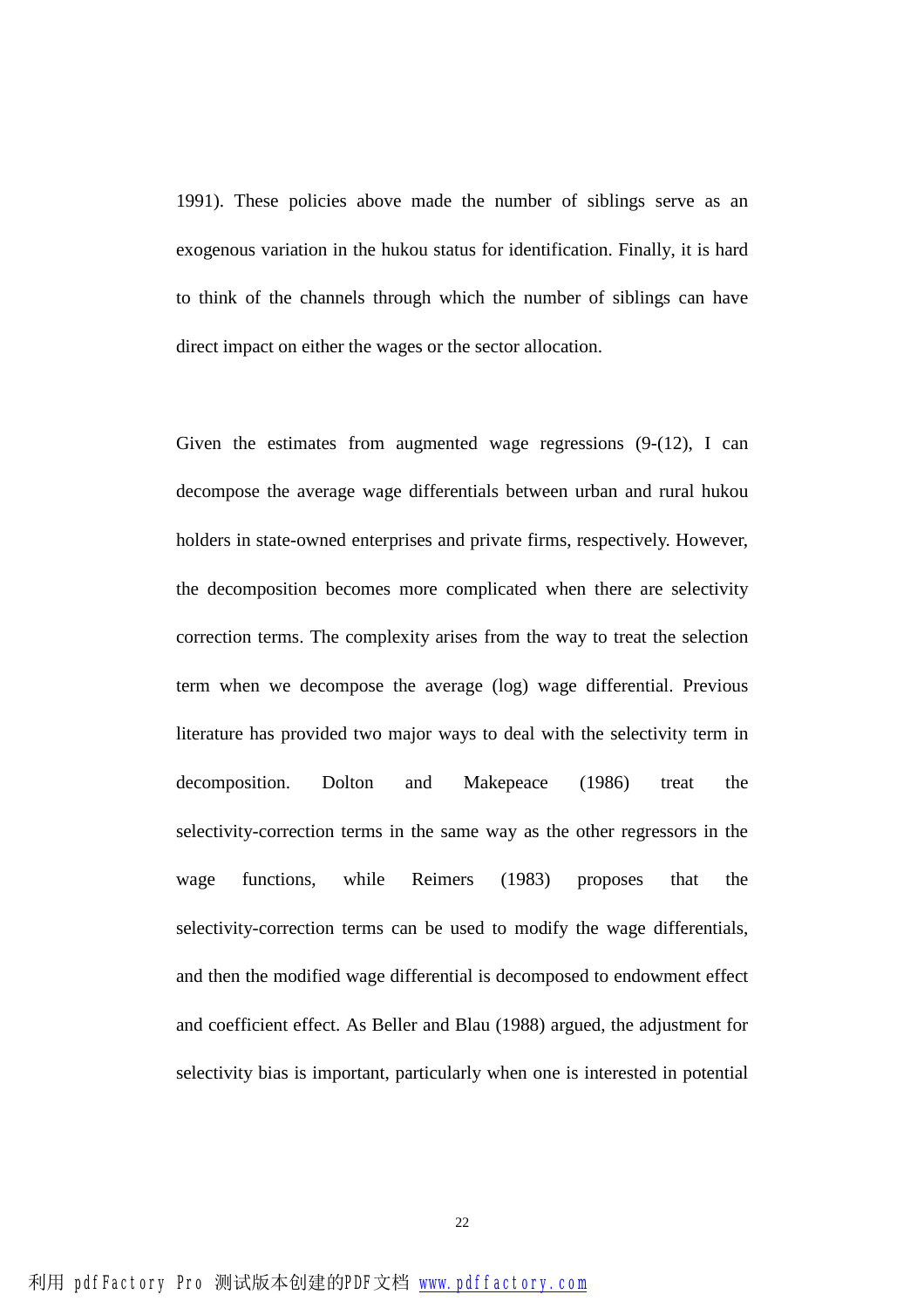differences in employer treatment of two groups. In this case, the focus should be on wage offers rather than observed wages (Beller and Blau, 1988; Reimers, 1983). Therefore, I adopt Reimers's strategy to modify the wage differential, and then decompose the adjusted wage differential into the endowment effect and coefficient effect. Equation (13) and (14) provide the formulae for the wage decomposition in the SOE sector and private sector, respectively  $(g^* = \hat{g}^U)$ .

$$
(\overline{\ln W_{S}^{U}} - a_{11}\overline{I}_{S} - a_{12}\overline{I}_{U}) - (\overline{\ln W_{S}^{R}} - a_{21}\overline{I}_{S} - a_{22}\overline{I}_{R}) = (\overline{X_{S}^{U}} - \overline{X_{S}^{R}})^{\prime}\hat{g}_{S}^{U} + \overline{X_{S}^{R}}^{\prime}(\hat{g}_{S}^{U} - \hat{g}_{S}^{R}) \quad (13)
$$
  

$$
(\overline{\ln W_{P}^{U}} - a_{31}\overline{I}_{P} - a_{32}\overline{I}_{U}) - (\overline{\ln W_{P}^{R}} - a_{41}\overline{I}_{P} - a_{42}\overline{I}_{R}) = (\overline{X_{P}^{U}} - \overline{X_{P}^{R}})^{\prime}\hat{g}_{P}^{U} + \overline{X_{P}^{R}}^{\prime}(\hat{g}_{P}^{U} - \hat{g}_{P}^{R}) \quad (14)
$$

## **6. Data description and econometric results**

I utilize 2008 wave of the Rural-Urban Migration in China (RUMiC) survey to analyze the proposed question. The Longitudinal Survey on Rural Urban Migration in China (RUMiC) consists of three parts: the Urban Household Survey, the Rural Household Survey and the Migrant Household Survey. It was initiated by a group of researchers at the Australian National University, the University of Queensland and the Beijing Normal University and was supported by the Institute for the Study of Labor (IZA), which provides the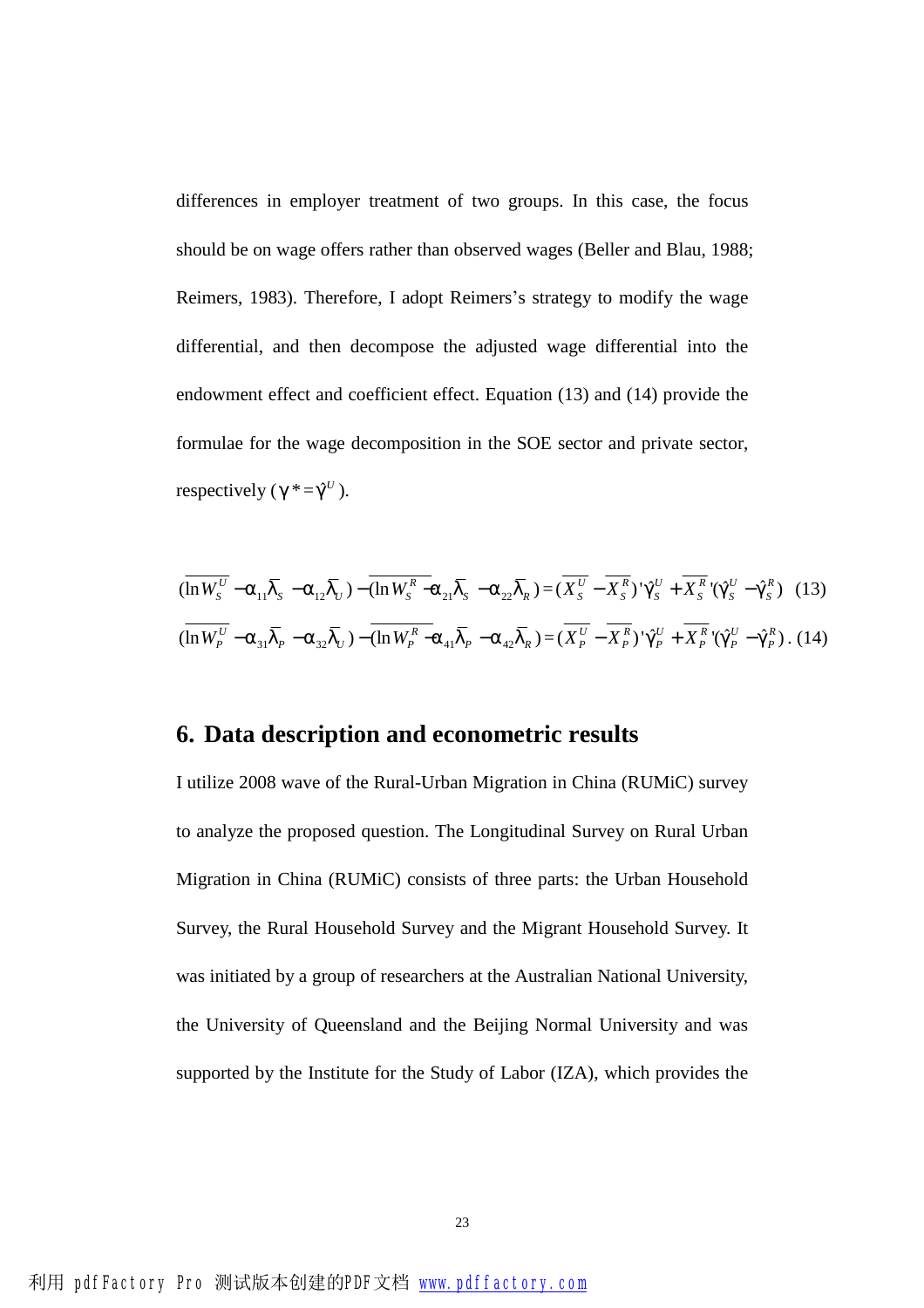Scientific Use Files. The financial support for RUMiC was obtained from the Australian Research Council, the Australian Agency for International Development (AusAID), the Ford Foundation, IZA and the Chinese Foundation of Social Sciences.

The survey covers three groups of Chinese households: 5000 migrant households who worked in 15 designated cities (migrant survey) in nine provinces or metropolitan areas; 5000 urban local incumbent households in the same cities (urban household survey), and 8000 rural households (rural household survey). Most of the migrants have rural hukou while the urban sample largely takes urban hukou. This feature gives us enough observations for both urban and rural hukou holders. For the research purpose of this paper, I will only use the urban sample and migrant sample in 2008 wave of the survey. The nine provinces or metropolitan areas covered in the survey are Shanghai, Guangdong, Jiangsu, Zhejiang, Anhui, Hubei, Sichuan, Chongqing and Henan. The first four of these are the largest migrant destinations, and the remaining five are the largest migration sending areas. The RUMiC survey of migrant workers in urban cities, to the best of our knowledge, is the only random sample of migrant workers for China so far.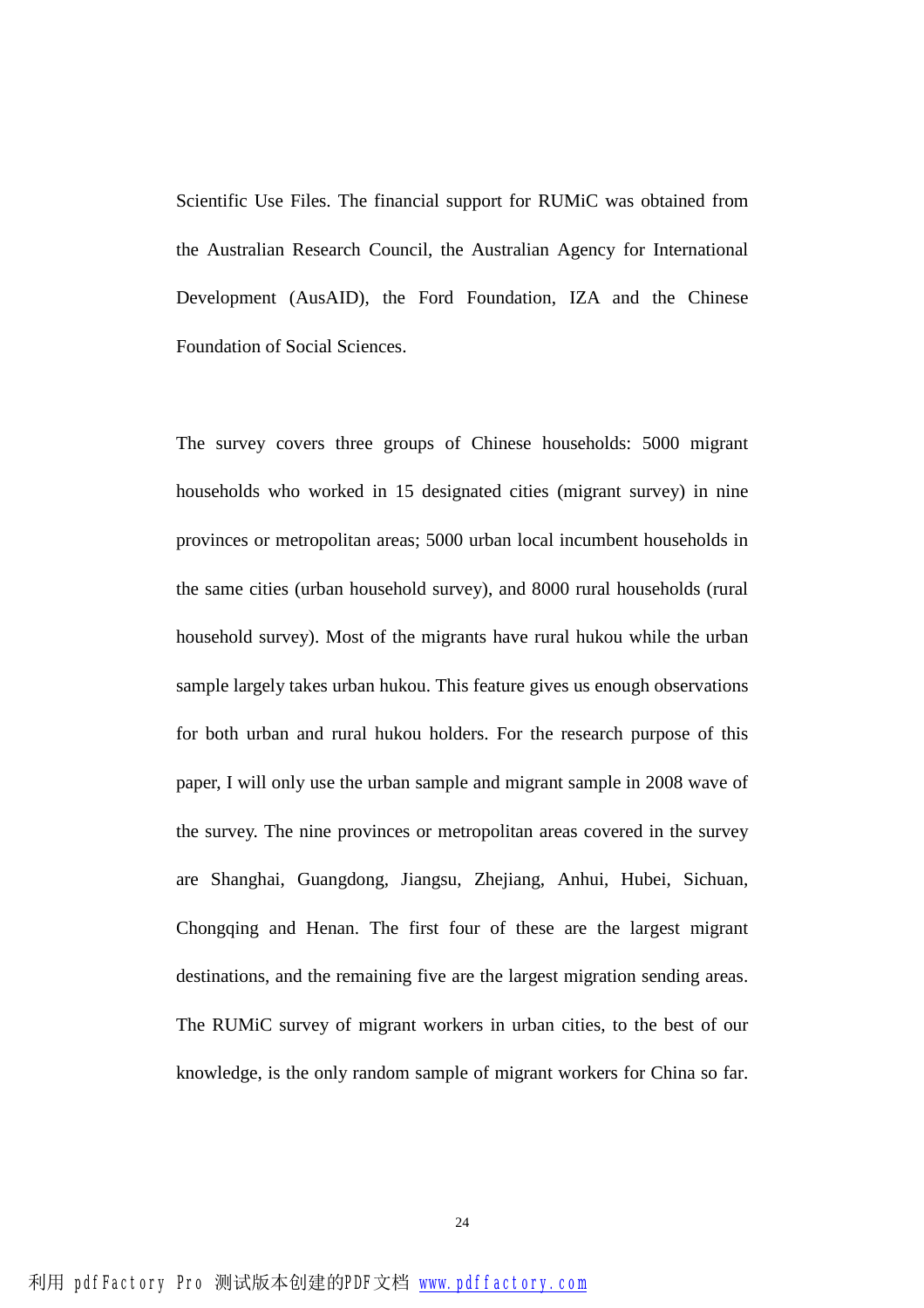The survey records detailed individual information, such as monthly earnings, hours of work, demographic characteristics, and work and employment information.

For the purpose of this study, I restrict the sample to employees aged from 18 to 60 in urban areas. Furthermore, people working at foreign-owned companies and self-employed people are excluded from our sample. The remaining sample consists of 5,012 urban hukou holders and 3,795 rural hukou holders. The total sample size is 8807. The summary statistics of the key variables in the data set are presented in Table 1.

### *Table 1 Inserted Here*

As can be seen from the table, among 5,012 urban hukou holders, more than half of them  $(3,198)$  are working in state-owned enterprises, whereas only a very small proportion of rural hukou holders are working in this high wage sector. In addition, the average monthly earnings are 2294.6 (yuan) and 1529.8 in the SOE sector for urban and rural hukou holders, respectively, so the average earning differential is about 50%. On the other hand, the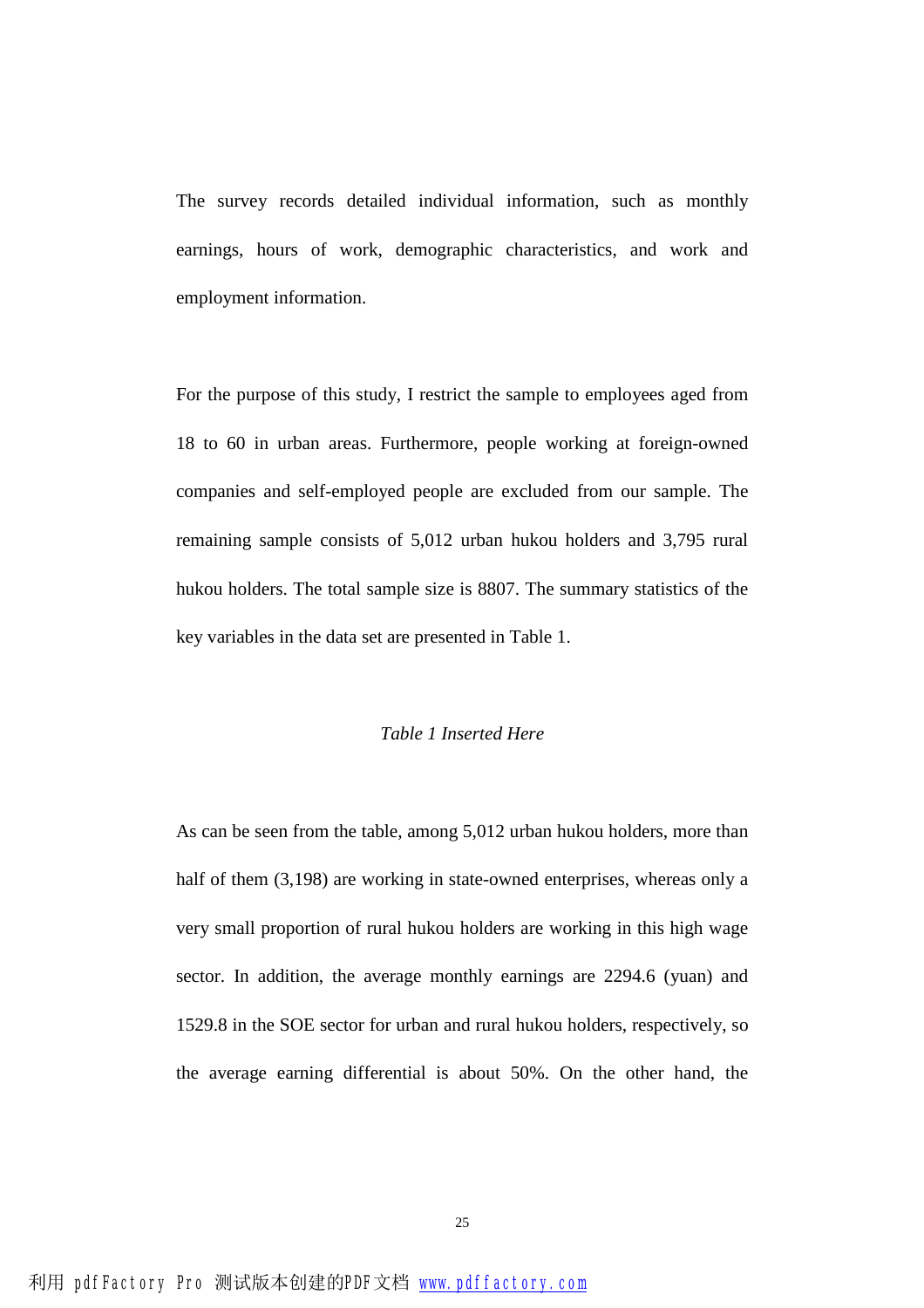average differential in terms of monthly earnings is about 30% in the private firms.<sup>1</sup> Given this evidence so far, we cannot conclude that the wage discrimination is more severe in SOEs than private firms because the wage differentials could be driven by differences in productivity-related characteristics. That is, the raw wage differential presented here is only the average one but does not control for workers' characteristics.

Table 1 shows that on average, urban hukou holders are older than rural hukou holders indicating that most of rural migrants in cities are young people aged around 30. Furthermore, more than 60% of rural hukou holders are males, while the gender composition is more balanced for urban hukou holders. In terms of human capital variables, urban hukou holders have more education than rural hukou holders, and the average education is slightly higher in state-owned enterprises than in the private sector. The data set also contains a variable to reflect people's social capital measured by the

l

 $<sup>1</sup>$  In the data set, some firms' ownership are identified as collective-owned. This is a special</sup> firm ownership in China due to the planned economy in which some firms were owned by a community, a city, etc. Since the transformation from planned economy to market economy in 1978, most of the collective-owned firms have become more market-oriented and privatized especially after 1990s (Sun, 2008). Therefore, although some of the origional collective-owned firms are still officially called collective, they are very similar to private enterprises in practice. So I put the collective-owned firms in the dataset to the category of private enterpries.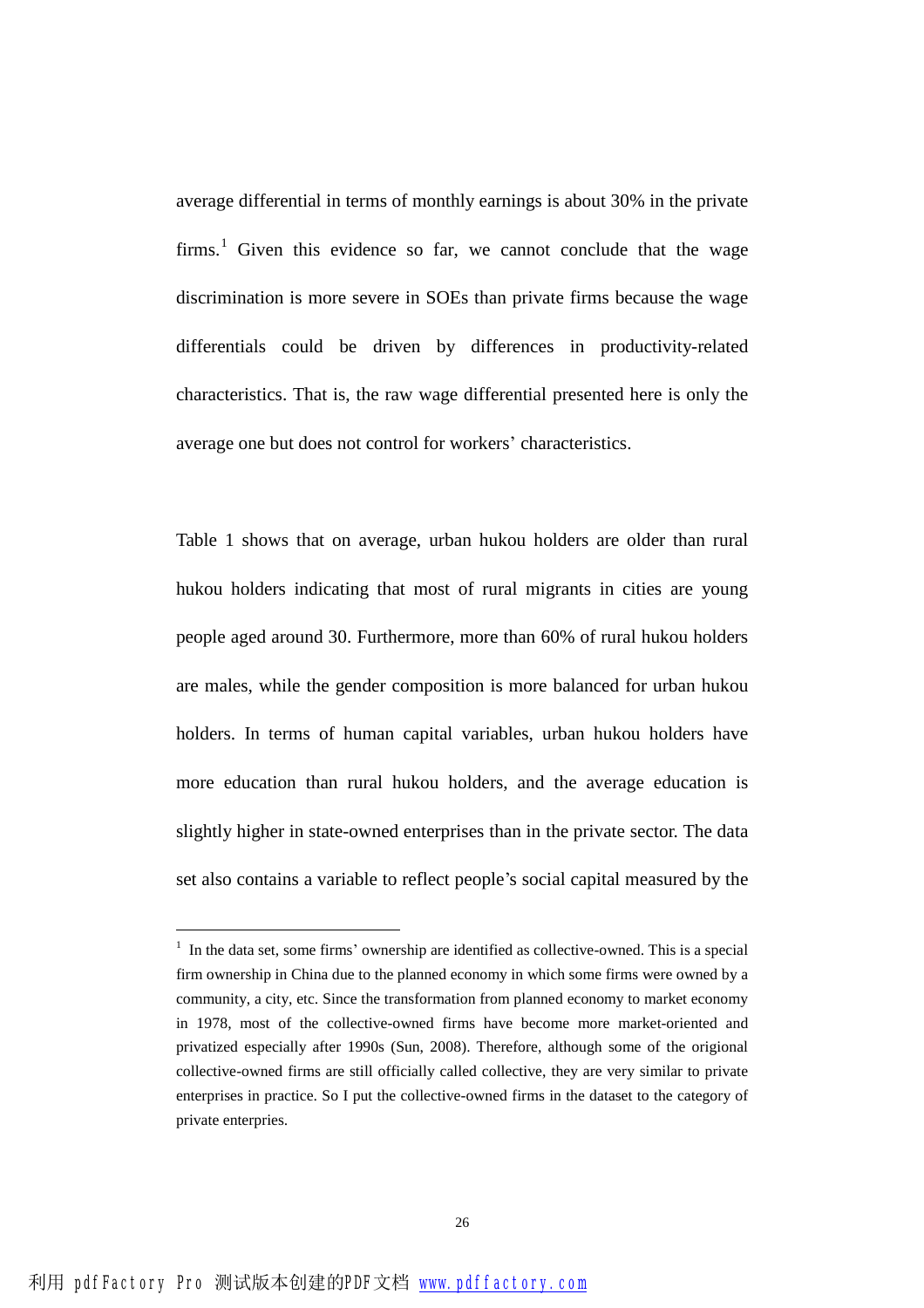number of greetings sent in the past Chinese new year festival. As seen in Table 1, urban hukou holders in the SOE sector have the highest social capital, and urban hukou holders have more social capital than rural hukou holders in each sector. For a job-related characteristic, workers with urban hukou tend to work in larger firms than those with rural hukou. In addition, the SOE firms are typically larger than private firms.

The excluded variable to identify the sector selection equation is a dummy variable indicating whether the individual is recommended by the government for this job. Table 1 indicates that nearly half of the urban hukou holders in the SOE sector are recommended by the government for this job, while this ratio is much smaller in private sector. This is because the SOE sector has very close relationship with the government in China, and the government sometimes introduces some people to the state-owned enterprises, but this kind of government reference is very rare in the private firms. Moreover, the excluded variable to identify the hukou determination equation is the number of siblings. The fact that urban hukou holders on average have more children than rural hukou holders is mostly because that urban hukou holders are older than migrant rural hukou holders, and were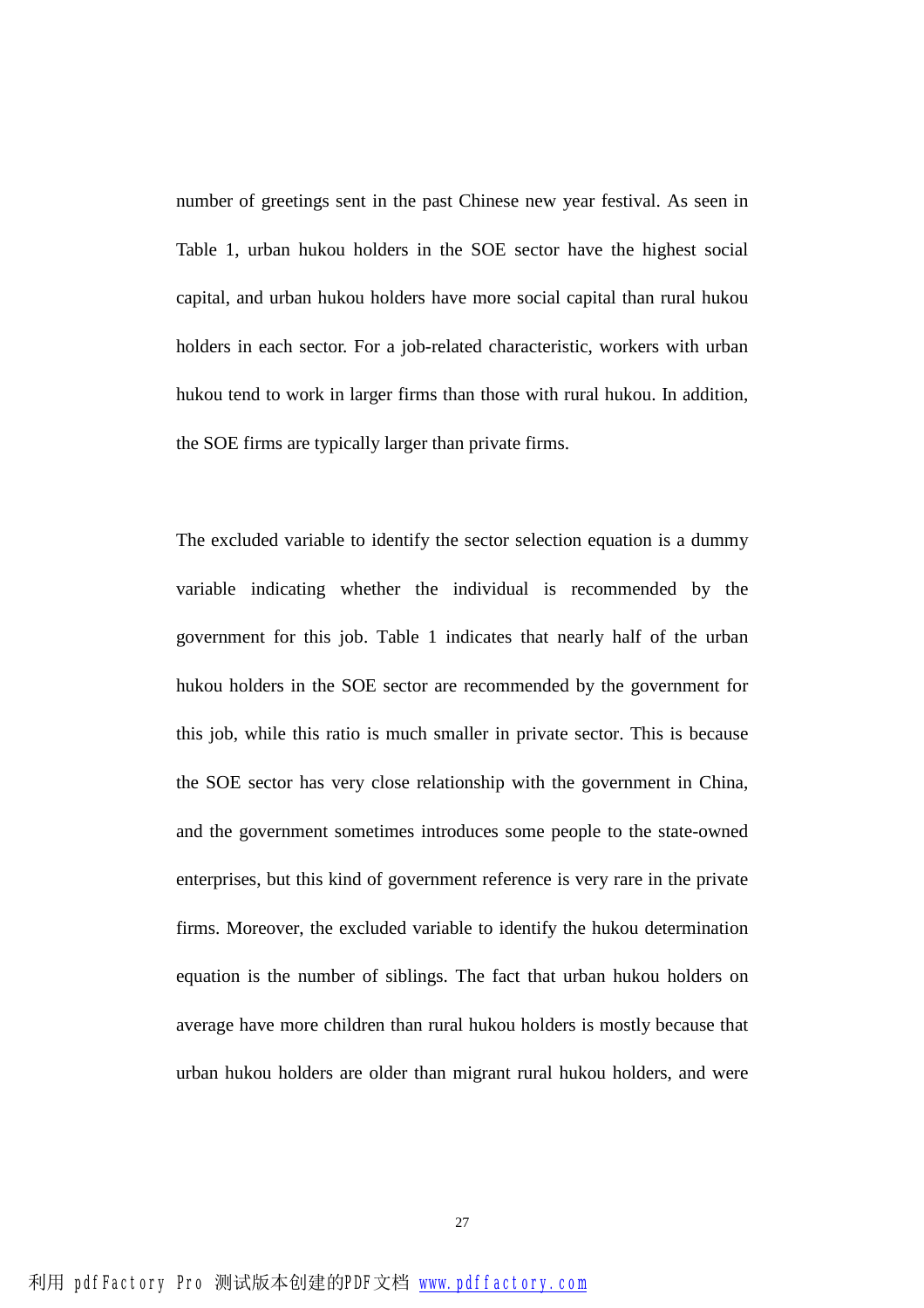not influenced by the One-child policy. Remember that this table only reports unconditional means, rather than means conditional on age. Thus, we cannot know whether this instrument is valid or not given this table.

As Giulietti et al. (2012) claimed, in the RUMiC dataset, hourly wages are more prone to measurement error (being calculated by combining monthly wages and weekly hours worked), so I choose to use monthly wages as our dependent variable.

## **6.1 Evidence on wage discrimination and ownership structure**

### **6.1.1 No selectivity correction**

In the first step, the wage equation is estimated for urban and rural hukou holders separately within each sector without dealing with the selectivity issue and the results are reported in Table 2. The dependent variables in all of wage equations are the natural logarithm of monthly earnings measured in nominal Chinese currency (yuan) in 2007. The independent variables include potential labor market experience and its square, completed years of schooling, social capital, seniority, health status, weight, height, school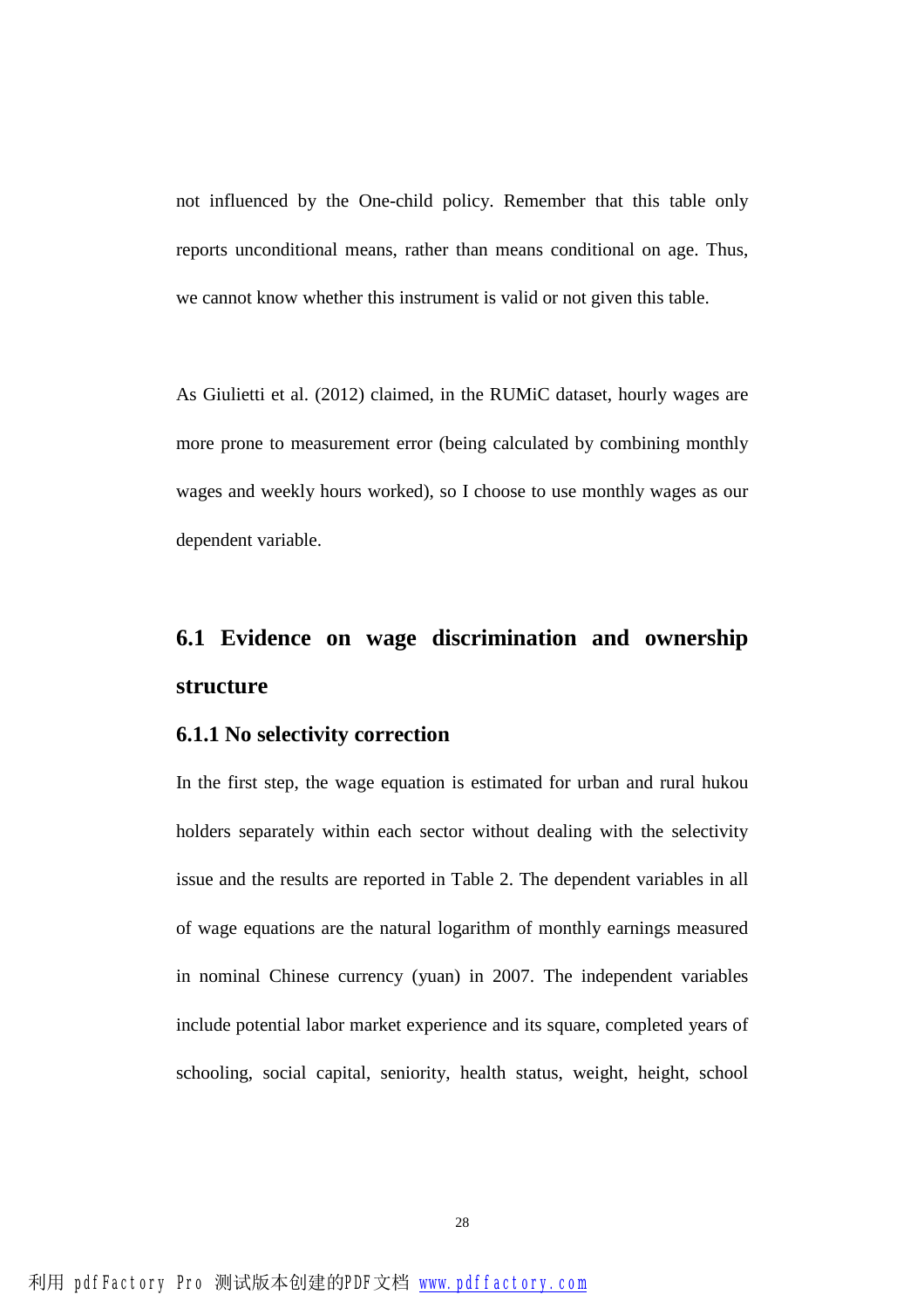performance, gender, marriage status, a dummy variable indicating job training, firm size, and a set of dummies including occupation, industry, and province dummies to control for the difference in cost of living in different regions.

#### *Table 2 Inserted Here*

Table 2 presents the coefficients of the major human capital variables, and the coefficients of other variables are not reported. As the table shows, the return to schooling is around 3 percent in China and is very similar between urban and rural hukou holders in each sector, which is consistent with recent studies (Song, 2012; Demurger et al., 2012). In addition, it turns out that the coefficients on human capital variables are all statistically significant for rural hukou holders and mostly larger than the coefficients for urban hukou holders in both sectors, whereas the coefficients on social capital display the opposite pattern. This may imply that the wage structure is more market-oriented for rural hukou holders, while social networking is very important for the wages of urban hukou workers. Comparing the state-owned enterprises (SOE) with private firms, we can find that the wage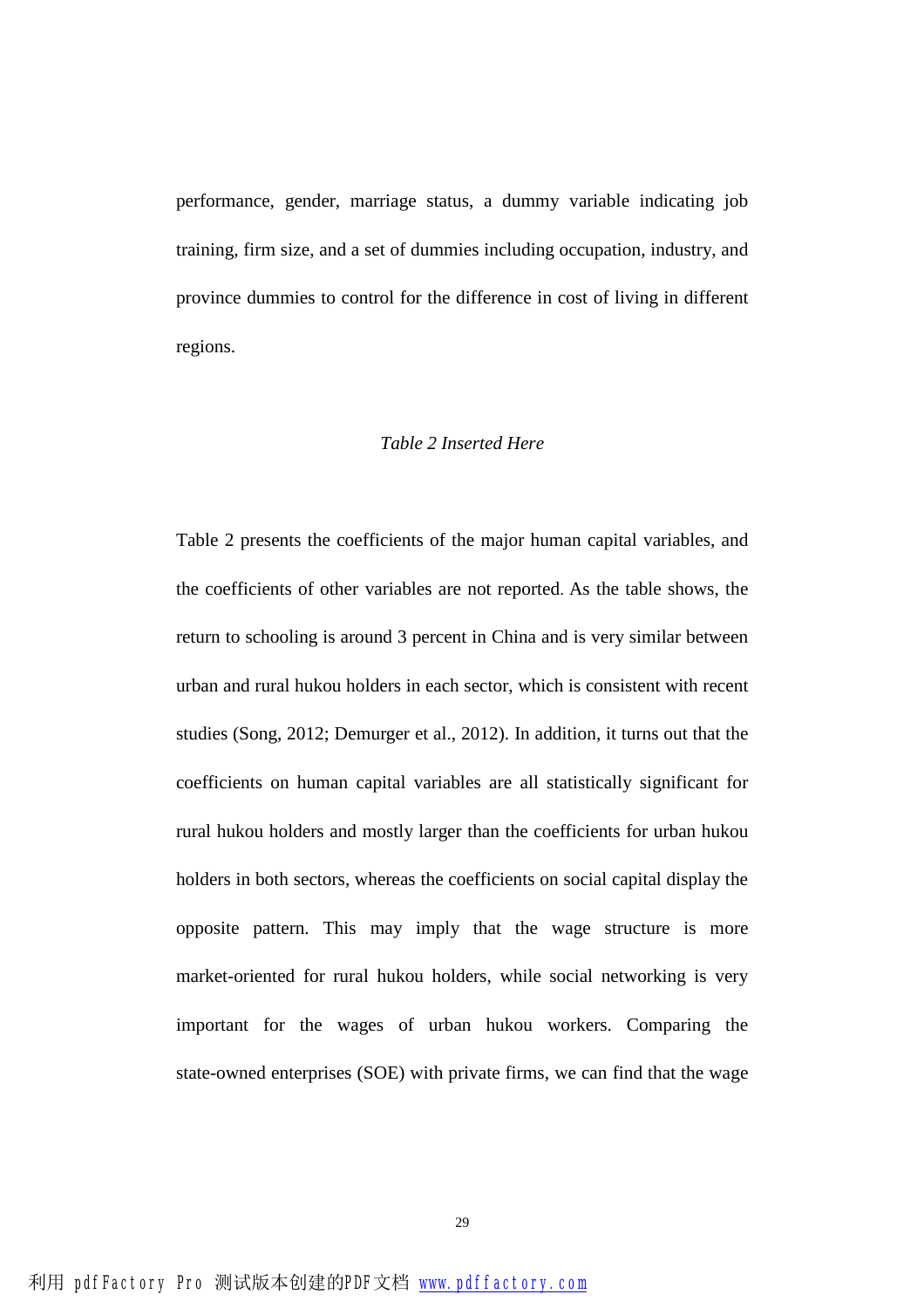structure is very similar for rural hukou holders in these two sectors. For urban hukou holders, the return to major human capital variables is higher in private firms than in SOEs, including years of schooling and work experience. However, it is noteworthy that the return to social capital and firm tenure is higher in SOEs than private firms for urban hukou holders.

Another finding from Table 2 is that for urban hukou holders, males with the same observed characteristics earn about 30% more than females, which suggests an evidence of gender discrimination. For rural hukou holders, the gender wage premium is about 10%. We can conclude that the gender discrimination is more severe among urban hukou holders than among those with rural hukou.

Table 3 reports the decomposition of the overall wage differential into the explained and unexplained components in terms of log differentials using equation (8). The four alternative non-discriminatory wage structures are used as weights for the wage decomposition, including wage structures for urban and rural hukou holders, respectively, population-weighted and pooled-sample wage structures. The raw log wage differential is higher in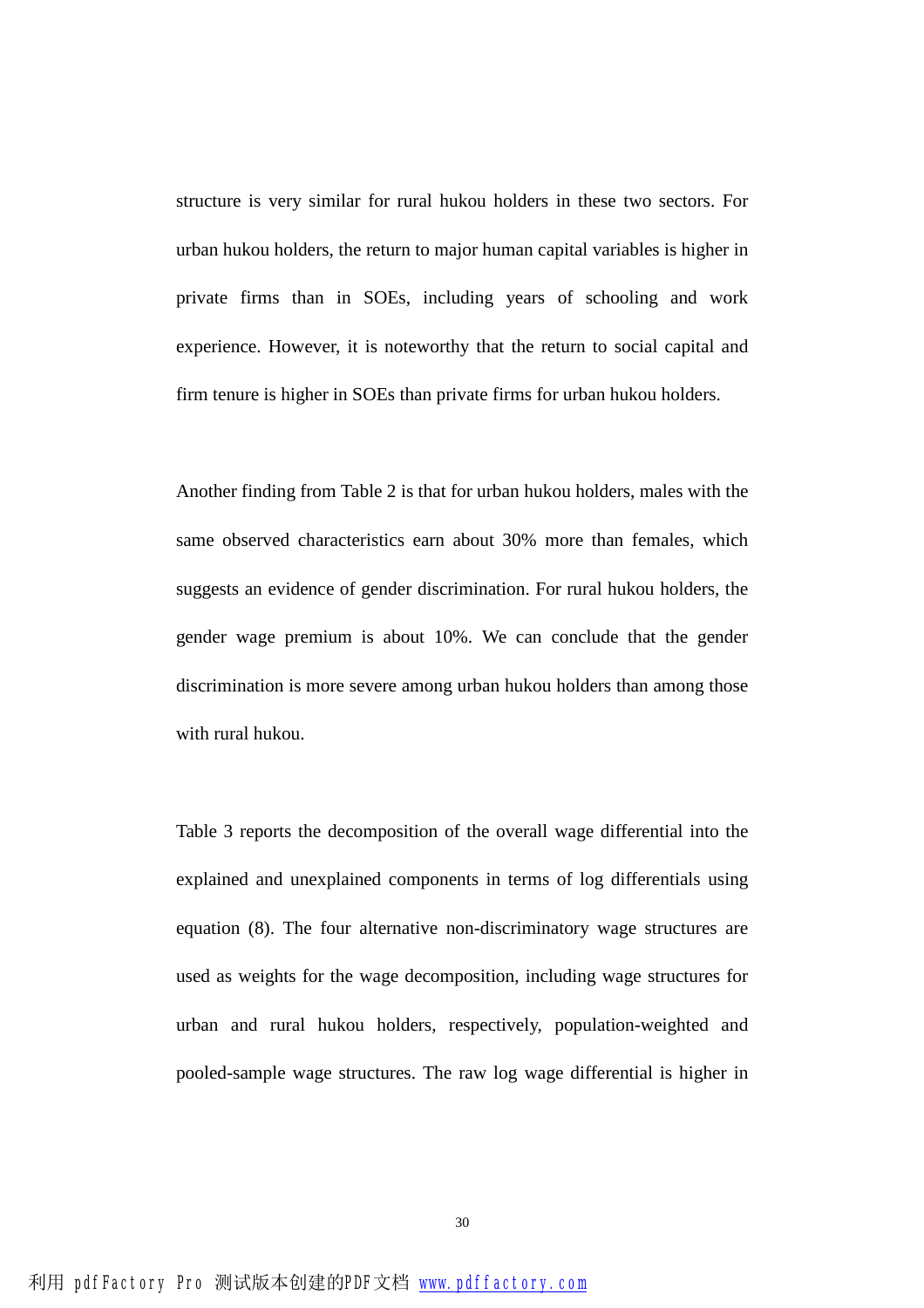SOE sector than in private sector between urban and rural hukou holders. Furthermore, the entire wage differential in the private sector between urban and rural hukou holders is due to people's productivity-related characteristics, meaning that there is no any discrimination in the private sector. In contrast, there is some proportion of wage differential in the SOE sector that can not be explained by observed characteristics, although it is very small.

#### *Table 3 Inserted Here*

### **6.1.2 Double-selectivity correction**

Table 4 presents the results of two selection equations using a bivariate probit model. For the sector determination equation, the estimated coefficients are standard ones in that people who have more education and work experience are more likely to work in the SOE sector. In addition, the coefficient on the excluded variable (Gov. reference) is positively significant, partly verifying my hypothesis that people with government reference are more likely to be hired in SOEs because the Chinese government still has some control over SOEs in terms of hiring decisions.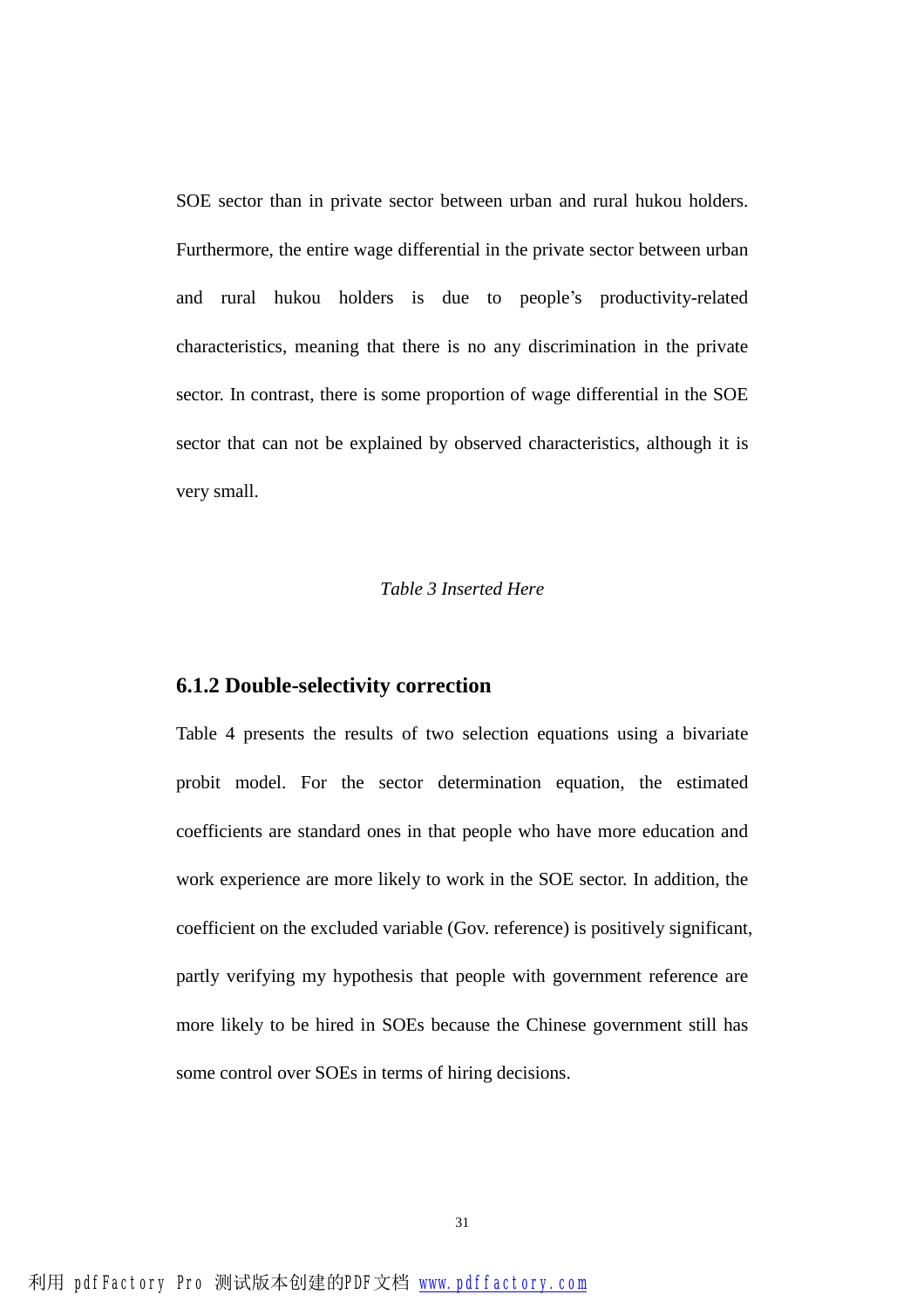For the hukou determination equation, we can see that the excluded variable (number of siblings) also has expected effect on the probability of having an urban hukou. More siblings are associated with a smaller probability of being an urban hukou holder. That is, urban hukou holders with the same observed characteristics have fewer number of siblings than those with rural hukou. As the table shows,  $\rho$  is significantly positive implying that the inclination to obtain urban hukou and the inclination to work in the SOE sector are positively related to each other.

#### *Table 4 Inserted Here*

After estimating the selection equations, I run four augmented wage equations with with Tunali double-selectivity terms.<sup>2</sup> Accordingly, the wage decomposition results with double-selectivity correction are reported in Table 5.

#### *Table 5 Inserted Here*

 $\overline{a}$ 

<sup>&</sup>lt;sup>2</sup> The results of augmented wage regressions are available upon request.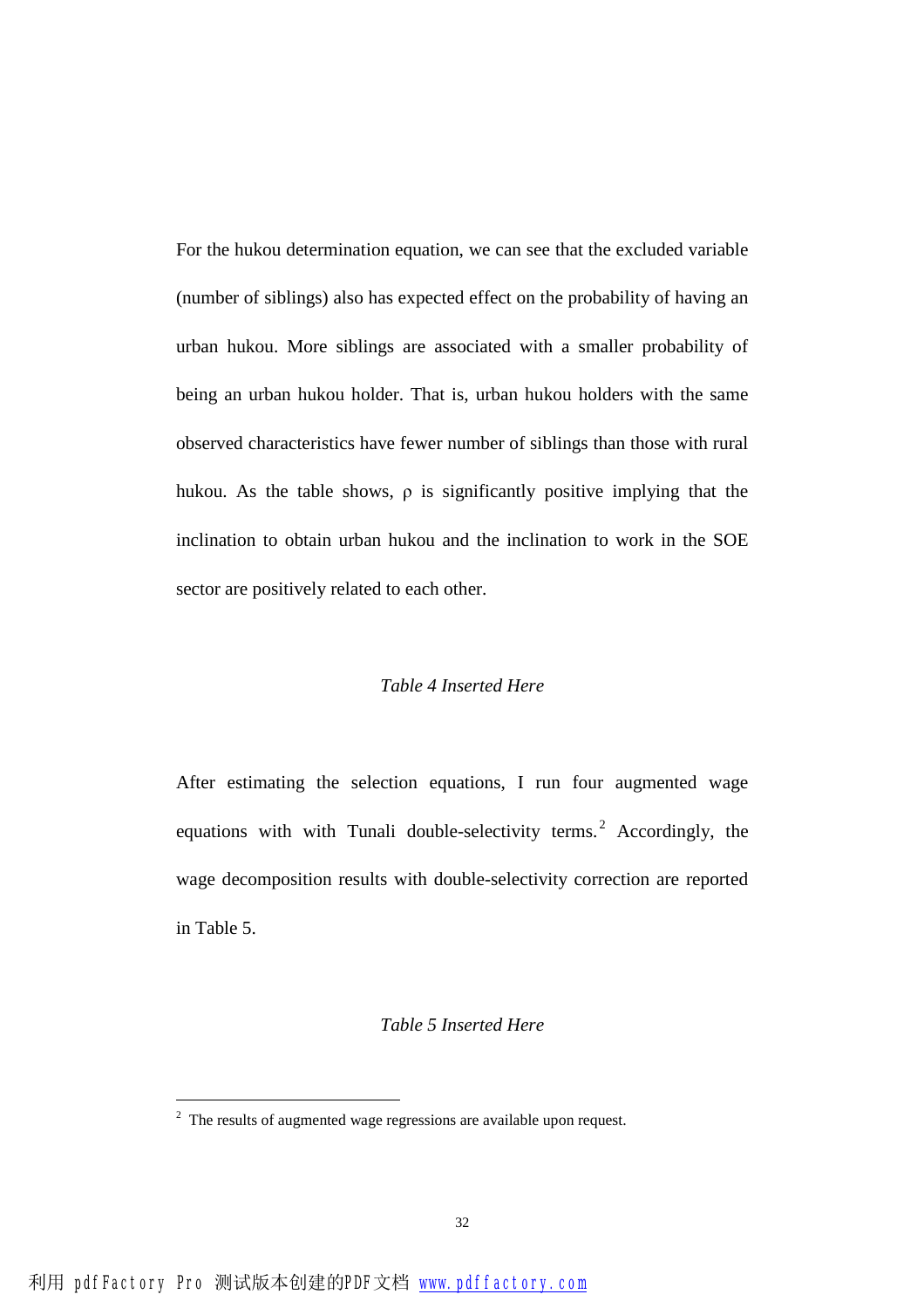The decomposition results show that the wage discrimination is unambiguously more severe in the SOE sector than in private firms, regardless of the weight used for non-discriminatory wage structure. For example, if we take urban hukou holders' wage structure as the non-discriminatory wage structure (which is the most frequently used weight in previous literature), the unexplained log wage differential is 0.384 in SOEs and 0.049 in private firms. If we translate the log differential into percentage points, the results from Tunali double-selectivity approach suggest that for observationally-equivalent workers, urban hukou holders earn about 50% more than rural hukou holders do in the SOE sector, but only 5% more in the private sector.

Compared with the results in table 3, the wage discrimination is aggravated by the selectivity adjustment, especially in the SOE sector. This is because rural hukou holders are positively selected into the SOE sector, while there is a negative correlation between the inclination to obtain an urban hukou and the wage rate in the SOE sector. In other words, mean wage offers are above mean observed wages among urban hukou holders and below mean observed wages among rural hukou holders.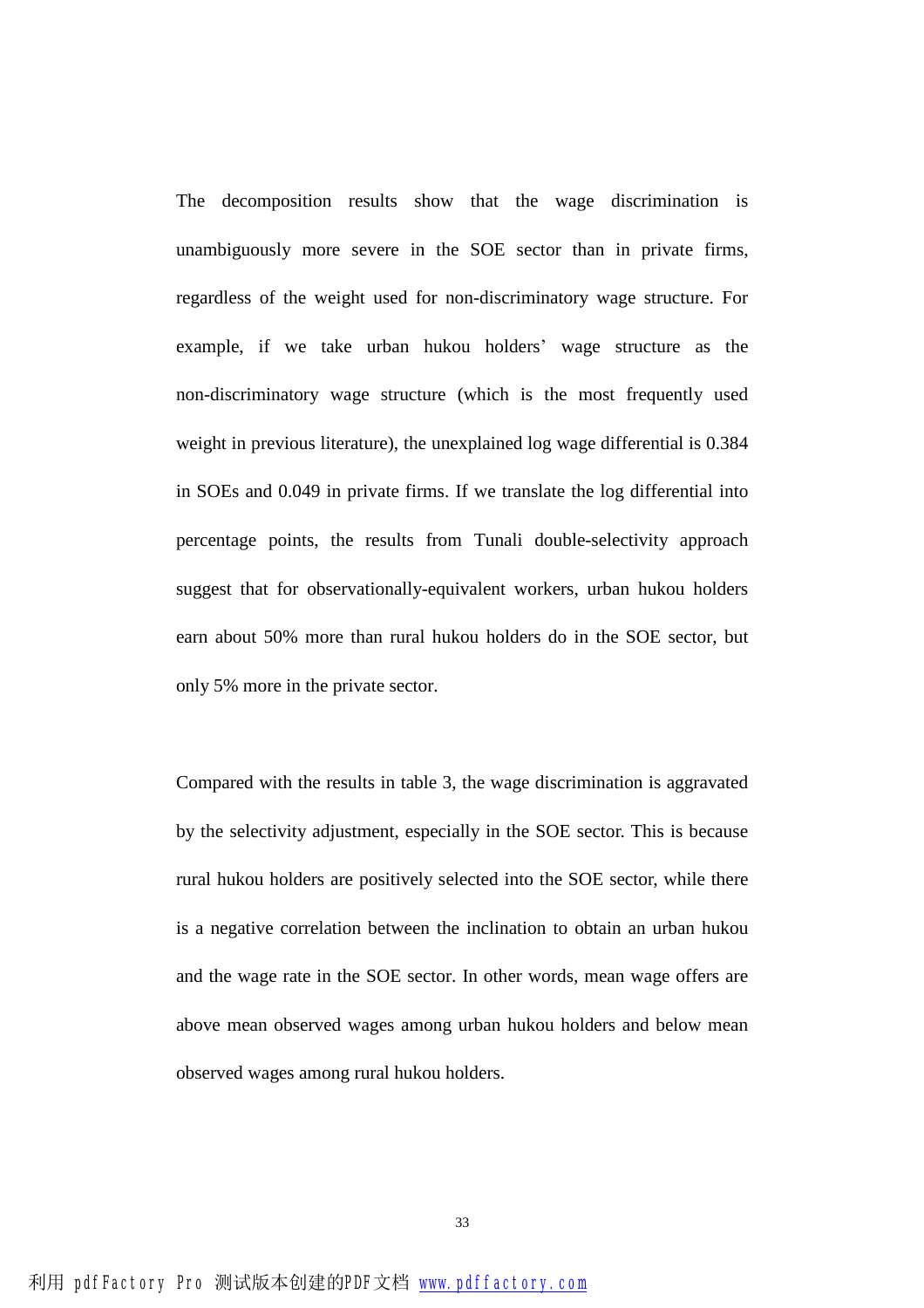To recapitulate, the econometric results presented in this section suggest that rural hukou holders face more wage discrimination in the SOE sector in urban China. Estimates without considering the two selection issues tend to under-estimate the extent of labor market discrimination against rural hukou holders.

## **6.2 Robustness check: propensity score matching**

As a robustness check, we examine the wage discrimination using the propensity score matching technique. We first run a logit regression to determine each person's probability of being an urban hukou holder. Then, for comparable urban and rural hukou holders with the nearest propensity scores, we calculate the wage differential in the SOE and private sector separately. This differential for comparable workers is also called the average treatment effect on the treated (ATT), which is equal to the average monthly income for urban hukou holders minus the counterfactual average income if they held rural hukou. The results from propensity score matching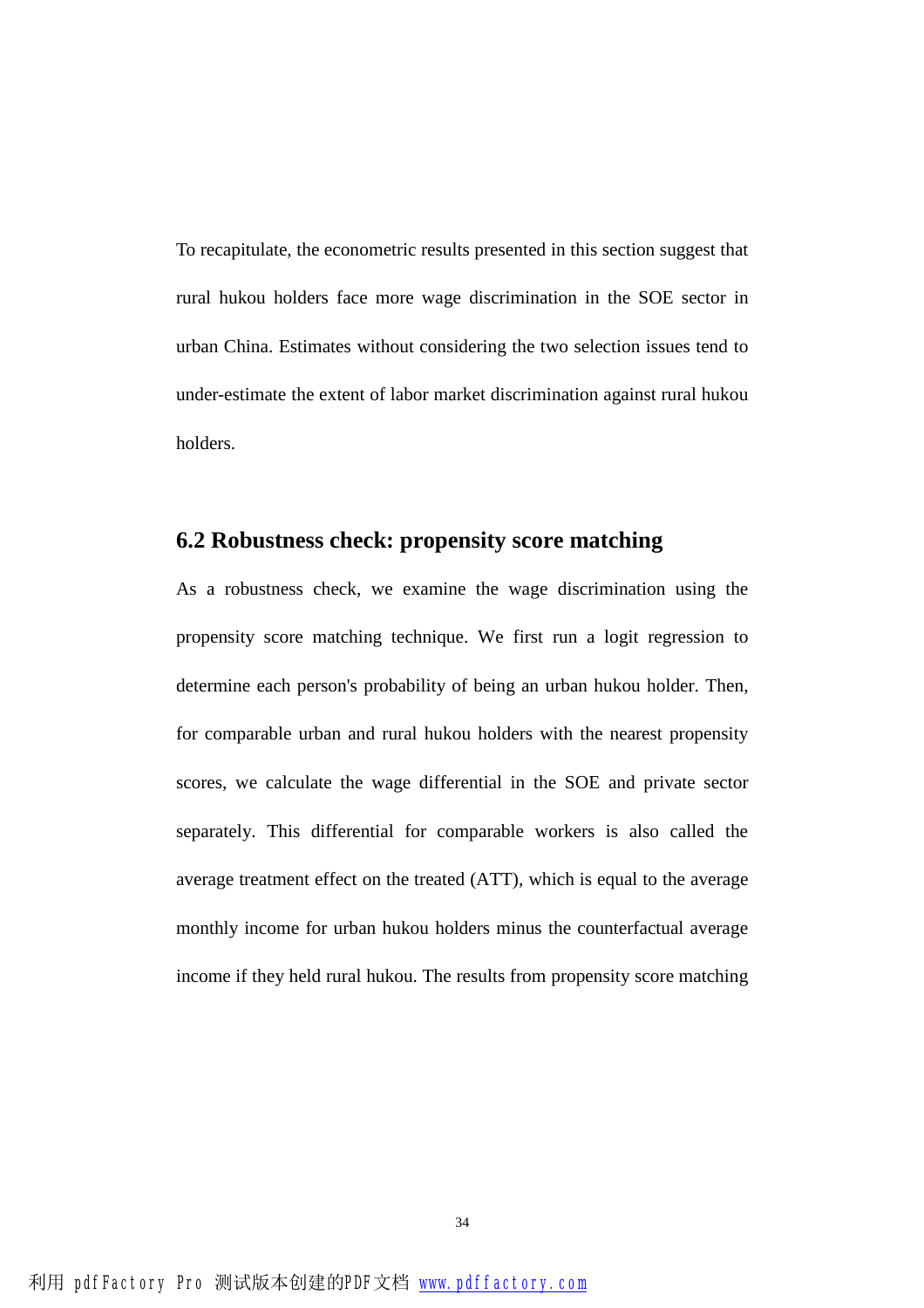are highly comparable to those from the decomposition analysis.  $3\overline{ }$ Specifically, the estimated log wage differentials (i.e., ATT) for comparable urban and rural hukou holders are 0.381 (significant at 10% level) in the SOE sector and 0.075 (not significant) in private firms.

## **7. Conclusions**

The results of this paper demonstrate that rural-to-urban migrants with rural hukou face much wage discrimination in the high-wage SOE sector in urban China, which reduces their expected payoffs associated with migrating to the city. Specifically, the econometric results show that for observationally-equivalent workers, urban hukou holders earn about 50% more than rural hukou holders do in the SOE sector, but only 5% more in the private sector (urban-weighted decomposition).

We have to acknowledge that the regression-based decomposition technique has limitations on estimating the extent of discrimination since it is not possible to include all relevant individual characteristics and job-related features in regressions. However, this paper has tried to minimize the

l

<sup>&</sup>lt;sup>3</sup> We discard part of the sample in the control group with extreme propensity scores to satisfy the overlap condition. Also, the balancing tests of the two groups were verified, and the results are available upon request.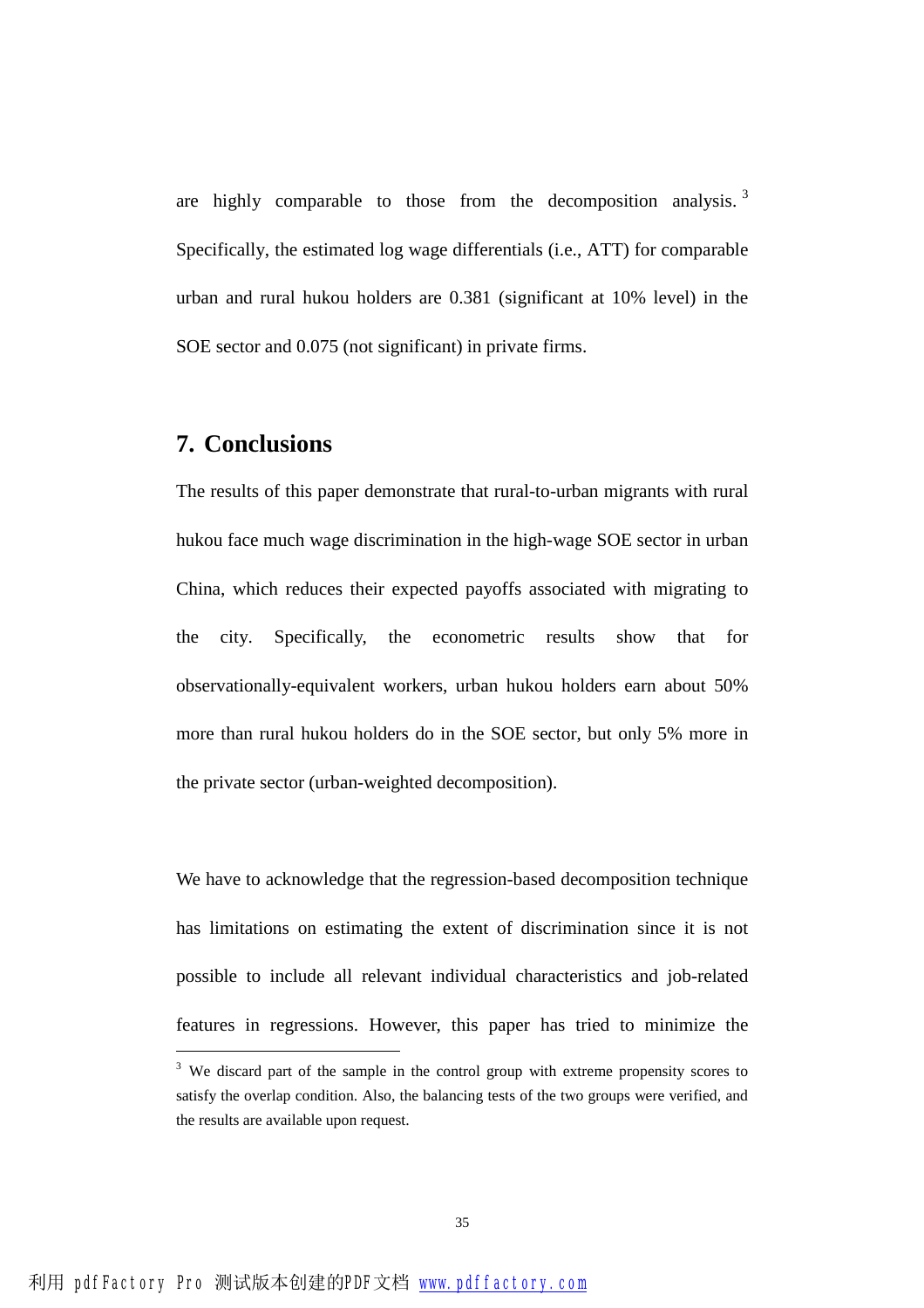possibility that unobserved characteristics play a large role in explaining the wage differential by including as many control variables as the data set allows, such as school performance, health status, job training, firm size, and a set of dummies including occupation, industry, and province dummies.

To make the results more convincing, I have conducted various robustness checks including trying alternative non-discriminatory wage structure and using the propensity score matching technique. All of our robustness checks lend the support to our major finding that rural hukou holders face more wage discrimination in the SOE sector than in the private sector.

## **References:**

Aigner, Dennis and Glen Cain, 1977. "Statistical Theories of Discrimination." *Industrial & Labor Relations Review* 30 (2): 175-187.

Arrow, Kenneth, 1973. "The Theory of Discrimination." in O. Ashenfelter and A. Rees, eds., *Discrimination in Labor Markets*, Princeton University Press, pp. 3-33. Becker, Gary S, 1971. *The Economics of Discrimination*, 2nd ed. Chicago: University of Chicago.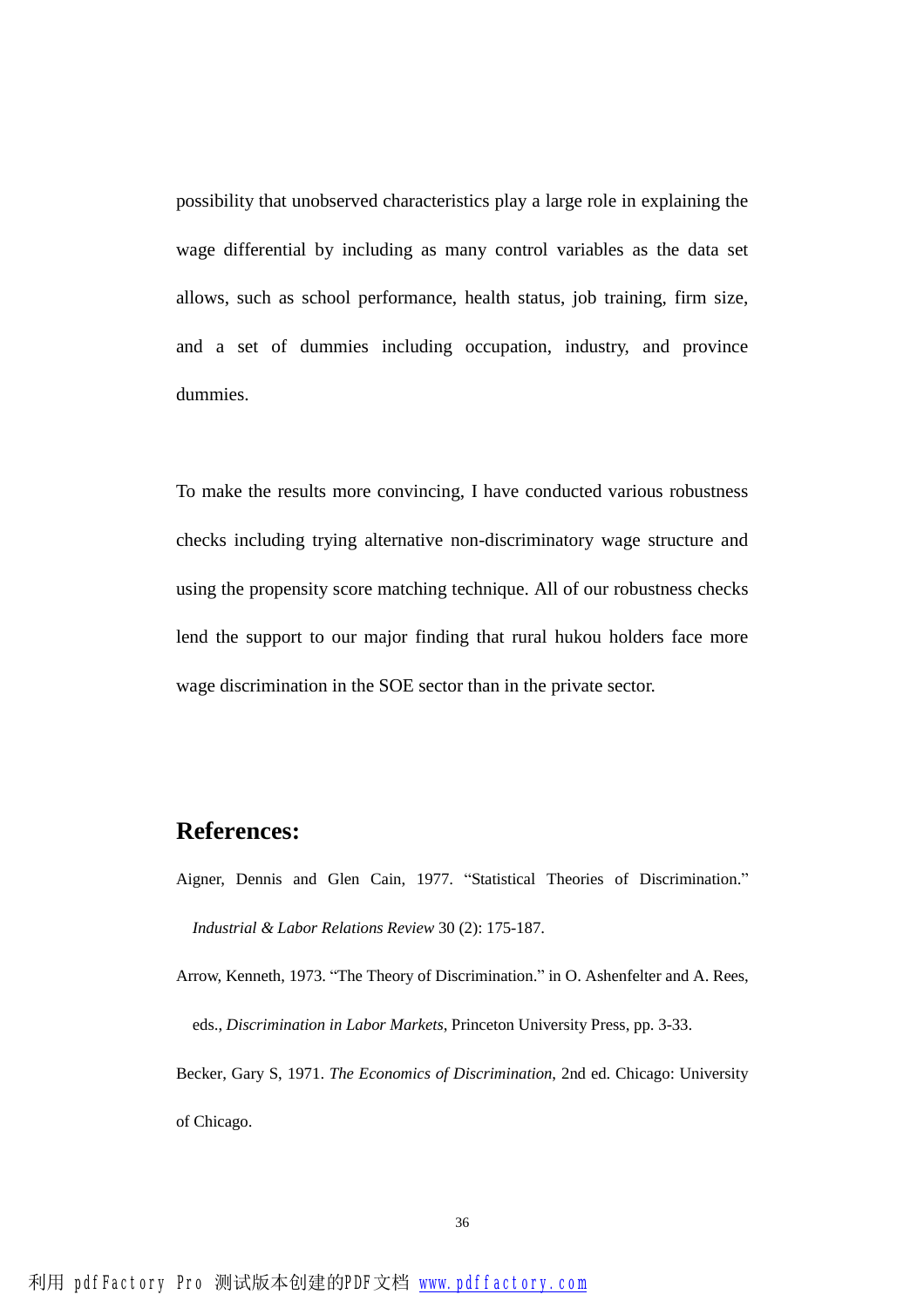Beller, Andrew, and Francine Blau. 1988. "Trends in Earnings Differentials by Gender, 1971-1981." *Industrial and Labor Relations Review* 41 (4): 513-529.

- Blinder, A, 1973. "Wage Discrimination: Reduced Form and Structural Estimates." *The Journal of Human Resources* 8 (4): 436-455.
- Cai, Fang, 2011. "Hukou System Reform and Unification of Rural–urban Social Welfare." *China & World Economy* 19 (3): 33-48.
- Chan, Kam Wing. 2010. "The Household Registration System and Migrant Labor in China: Notes on a Debate." *Population and Development Review* 36 (2): 357-364.
- Chan, Kam Wing and Will Buckingham. 2008. "Is China Abolishing the *Hukou* System?" *China Quarterly* 195: 582–606.
- Chen, Yu and Caroline Hoy. 2011. "Explaining Migrants' Economic Vulnerability in Urban China." *Asian Population Studies* 7 (2): 123-136.
- Chen, Y., Démurger, S., & Fournier, M. 2005. Earnings differentials and ownership structure in Chinese enterprises. *Economic Development and Cultural Change* 53(4): 933-958.
- Cotton, Jeremiah. 1988. "On the Decomposition of Wage Differentials." *Review of Economics and Statistics* 70 (2): 236-243.
- Demurger, S., S. Li, J. Yang. 2012. "Earnings Differentials between the Public and Private Sectors in China: Exploring Changes for Urban Local Residents in the 2000s." *China Economic Review* 23: 138–153.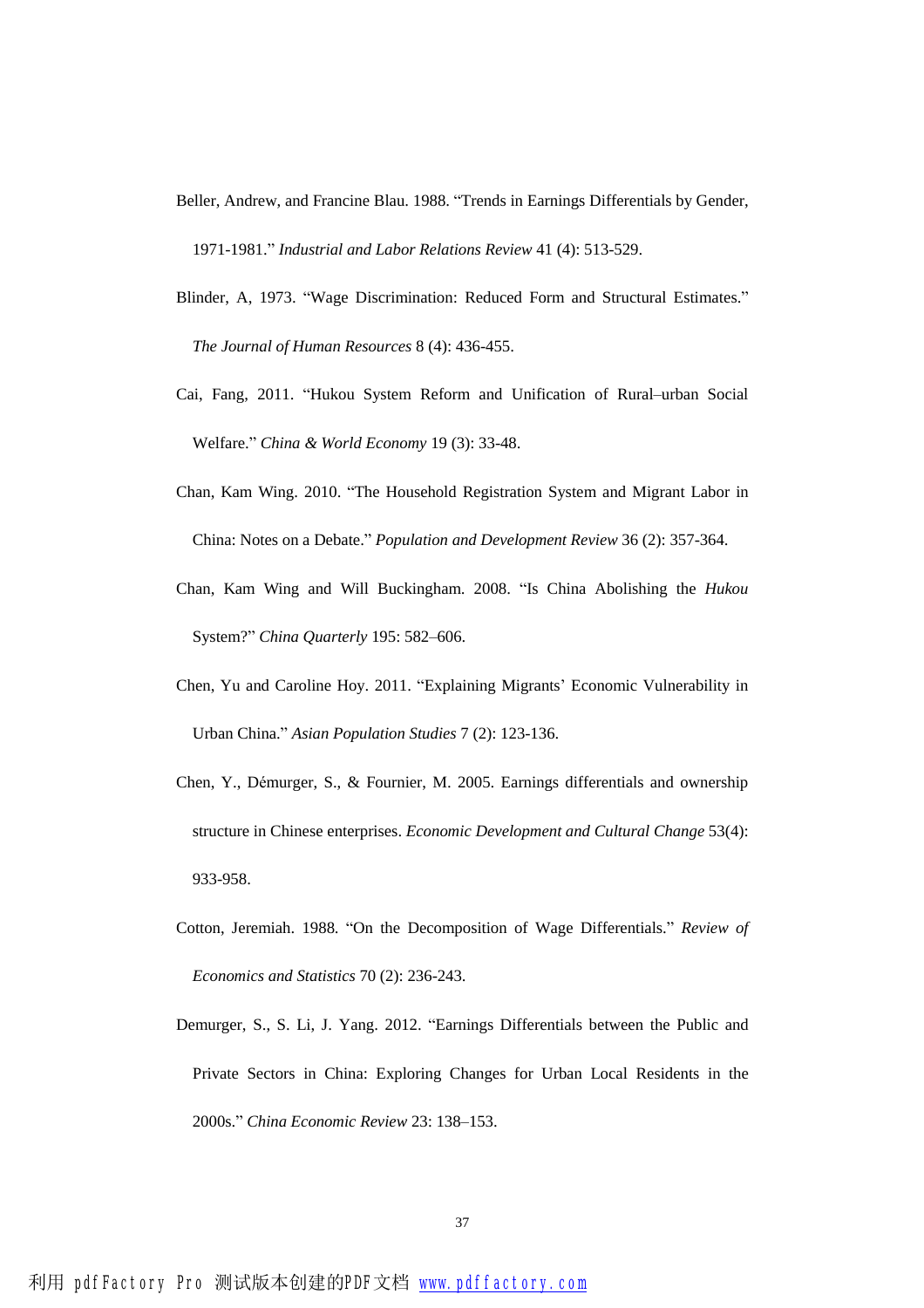- Dolton, P.J. and Makepeace, G.H. 1986. "Sample Selection and Male-female Wage Differentials in the Graduate Labour Market", *Oxford Economic Papers*: 143-57.
- Dong, Xiao-yuan, and Lixin Colin Xu. 2009. "Labor Restructuring in China: Toward a Functioning Labor Market." *Journal of Comparative Economics*, 37(2): 287-305.
- Frijters, P., Lee, L., & Meng, X. 2010. "Jobs, Working Hours, and Remuneration Packages of Migrants and Urban Residents." In The Great Migration: Rural-Urban Migration in China and Indonesia, ed. Effendi Tadjuddin Nur, Li Shi, Manning Chris, Meng Xin. Cheltenham, U.K: Edward Elgar Publishing Limited.
- Gagnon, Jason, Theodora Xenogiani, and Chunbing Xing, 2011. "Are All Migrants Really Worse off in Urban Labour Markets: New Empirical Evidence from China, IZA Discussion Paper No. 6268.
- Giulietti, Corrado, Guangjie Ning, and Klaus F. Zimmermann. 2012. "Self-employment of Rural-to-urban Migrants in China." *International Journal of Manpower* 33 (1): 96-117.
- Gravemeyer, Stefan, Thomas Gries and Jinjun Xue. 2010. "Income Determination and Income Discrimination in Shenzhen." *Urban Studies*: 1-19.
- Greenhalgh, S. 1986. "Shifts in China's population policy, 1984-86: Views from the central, provincial, and local levels. " *Population and Development Review*: 491-515.

Heckman, J.J. 1979. "Sample Selection Bias as a Specification Error." *Econometrica*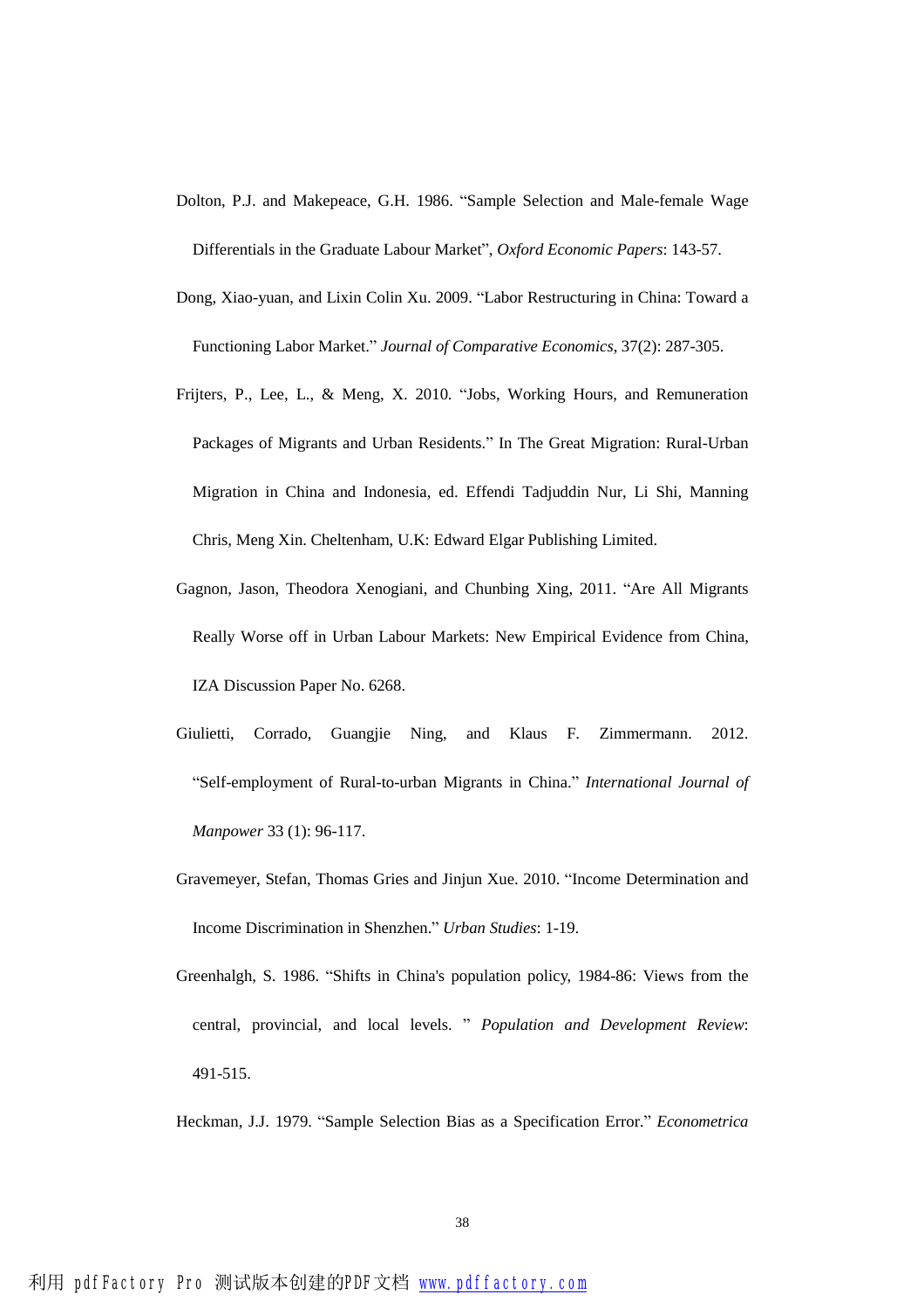47(1):153–161.

Knight, J, L. Song. 2005. *Towards a Labour Market in China.* Oxford: Oxford University Press.

- Lee, L. (2012). "Decomposing wage differentials between migrant workers and urban workers in urban China's labor markets." China Economic Review 23 (2): 461-470.
- Liu, P., X. Meng, J. Zhang. 2000. "Sectoral Gender Wage Differentials and Discrimination in the Transitional Chinese Economy." *Journal of Population Economics* 13: 331-352.
- Meng, X. 2012. "Labor Market Outcomes and Reforms in China. " *The Journal of Economic Perspectives* 26(4): 75-101.
- Mincer, J. 1974. "Schooling, Experience, and Earnings." New York: National Bureau of Economic Research.
- Nancy, Chau, Ravi Kanbur, and Yu Qin. 2012. "Do Public Work Schemes Deter or Encourage Outmigration? Empirical Evidence from China." CEPR Discussion Paper 8778.
- Neuman, S. and Oaxaca, R.L. 2004. "Wage Decompositions with Selectivity Corrected Wage Equations: A Methodological Note." *Journal of Economic Inequality* 2: 3-10. Oaxaca, R. 1973. "Male–female Wage Differentials in Urban Labour Markets,

*International Economic Review* 9(3): 693–709.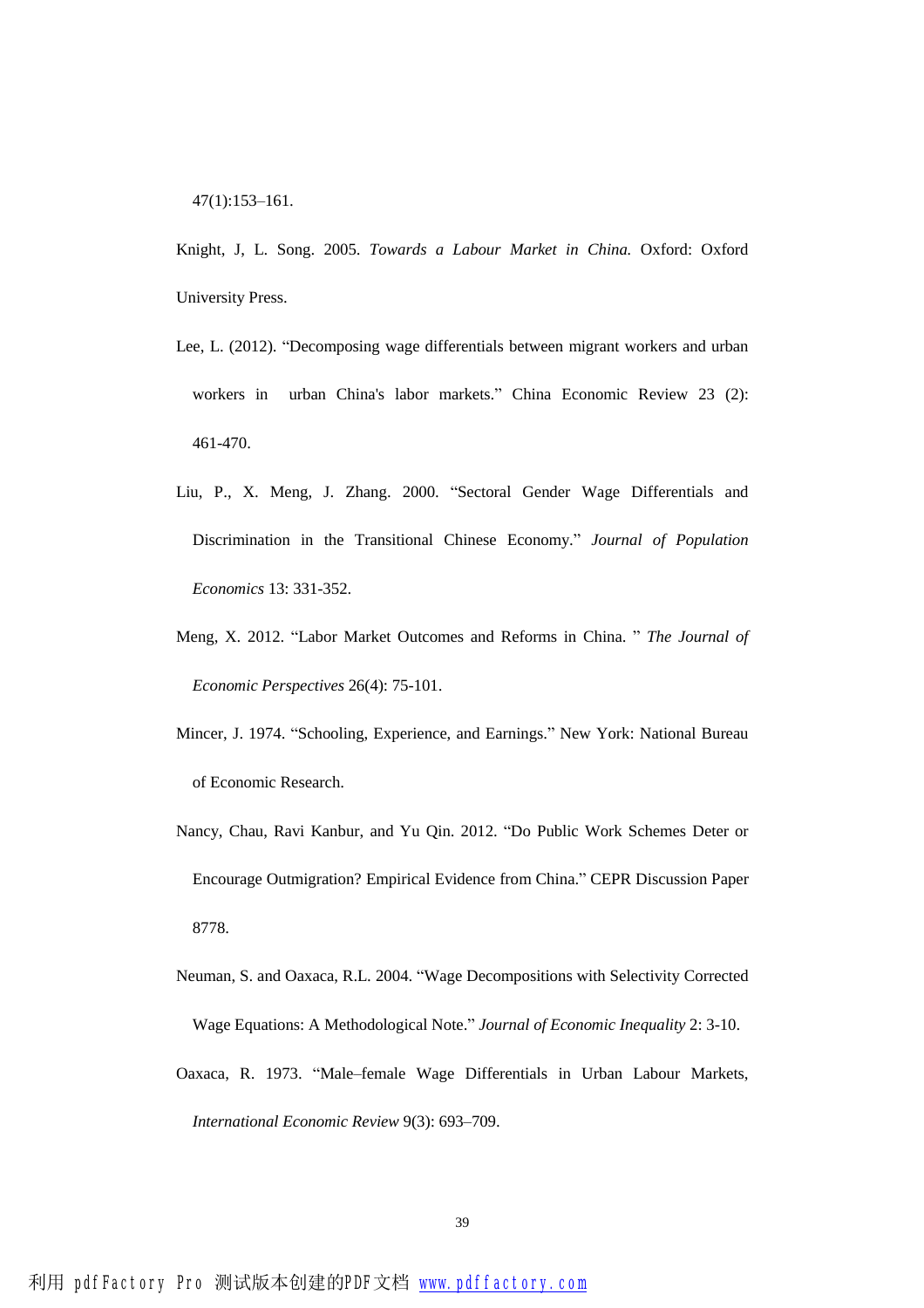- Oaxaca, R. and R. Ransom. 1988. "Searching for the Effect of Unionism on the Wages of Union and Nonunion Workers." *Journal of Labor Research* 9: 139-148.
- Oaxaca, R. and Ransom, R. 1994 "On Discrimination and the Decomposition of Wage Differentials, *Journal of Econometrics* 61: 5–21.
- Oaxaca, R. 2007. "The Challenge of Measuring Labor Market Discrimination against Women. *Swedish Economic Policy Review* 14: 199-231.
- Powers, Daniel A, Hirotoshi Yoshioka, and Myeong-Su Yun. 2011. "Mvdcmp: Multivariate Decomposition for Nonlinear Response Models." *The Stata Journal*: 11 (4): 556-576.
- Qu, Z., Z. Zhao. 2011. "Evolution of the Chinese Rural-Urban Migrant Labor Market from 2002 to 2007." IZA Discussion Paper No. 5421.
- Rabe, B. 2011. "Dual-earner Migration: Earnings Gains, Employment and Self-selection." *Journal of Population Economics* 24 (2): 477–497.
- Reimers, C. W. 1983. "Labor Market Discrimination against Hispanic and Black Men." *Review of Economics and Statistics* 65: 570-579.
- Song, Yang. 2012. "Poverty Reduction in China: The Contribution of Popularizing Primary Education." *China & World Economy* 20 (1): 105-122.
- Song, Jin, Shi Li. 2010. "Ownership and Earnings Inequality in Urban China." *Frontiers of Economics in China* 5(4): 582–603.

Sun, Jian. 2008. "The Study of China's Full Employment of Rural Labor." Doctoral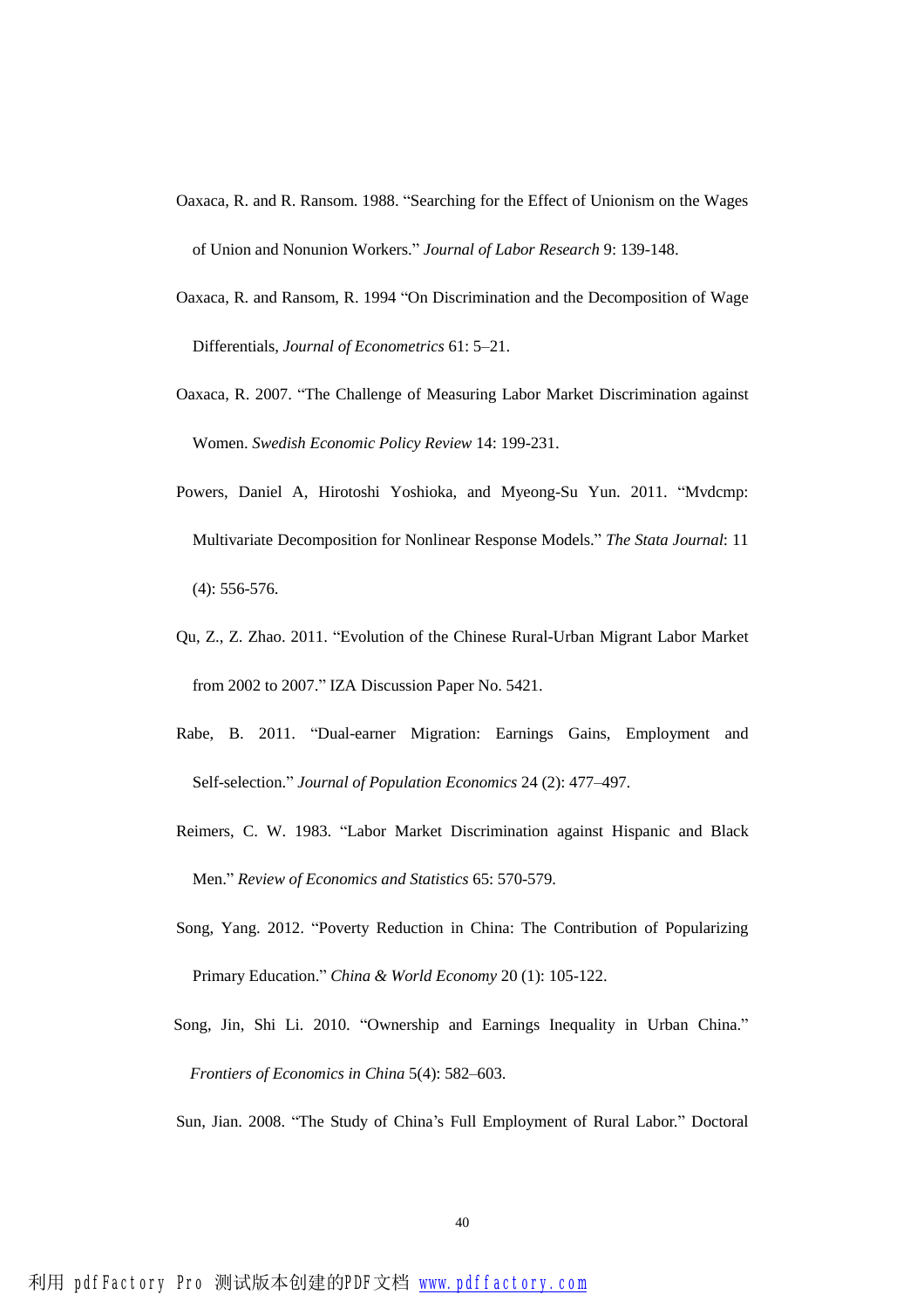Dissertation, Renmin University of China.

- Tunali, I. 1986. "A general Structure for Models of Double-selection and an Application to a Joint Migration/earnings Process with Remigration." *Research in Labor Economics* 8 (B), 235–282.
- Zhai, Z. 1991. "The Economic Reasons for Rural Population Growth. " *Population Research*, No. 4 (in Chinese).
- Zhang, Y., Chen, J. and Wong, P. 2011 "Effect of Trade Unions on Industrial Labor Income in China." *Asian Politics & Policy* 3: 95–114.
- Zhu, Ling. 2010. "Improving Equity and Sustainability of Social Protection System in China." *Chinese Journal of Population Science*, No. 5 (in Chinese).

### **Tables**

|                    | <b>SOE</b>  |             | <b>Private</b> |             |  |
|--------------------|-------------|-------------|----------------|-------------|--|
|                    | Urban hukou | Rural hukou | Urban hukou    | Rural hukou |  |
| Age                | 40.19       | 32.08       | 38.01          | 30.73       |  |
|                    | (9.75)      | (10.79)     | (10.16)        | (10.24)     |  |
| Years of schooling | 12.53       | 9.65        | 11.88          | 9.36        |  |
|                    | (3.28)      | (2.57)      | (3.23)         | (2.48)      |  |
| Experience         | 21.67       | 16.25       | 20.12          | 15.12       |  |
|                    | (11.41)     | (11.64)     | (11.79)        | (11.13)     |  |
| Monthly earnings   | 2294.63     | 1529.76     | 2018.49        | 1500.99     |  |
|                    | (1969.25)   | (748.40)    | (2450.10)      | (957.43)    |  |
| Hourly wage        | 15.08       | 7.40        | 12.76          | 6.72        |  |
|                    | (23.36)     | (4.28)      | (22.54)        | (4.47)      |  |
|                    |             |             |                |             |  |

**Table 1 Summary Statistics of Key Variables**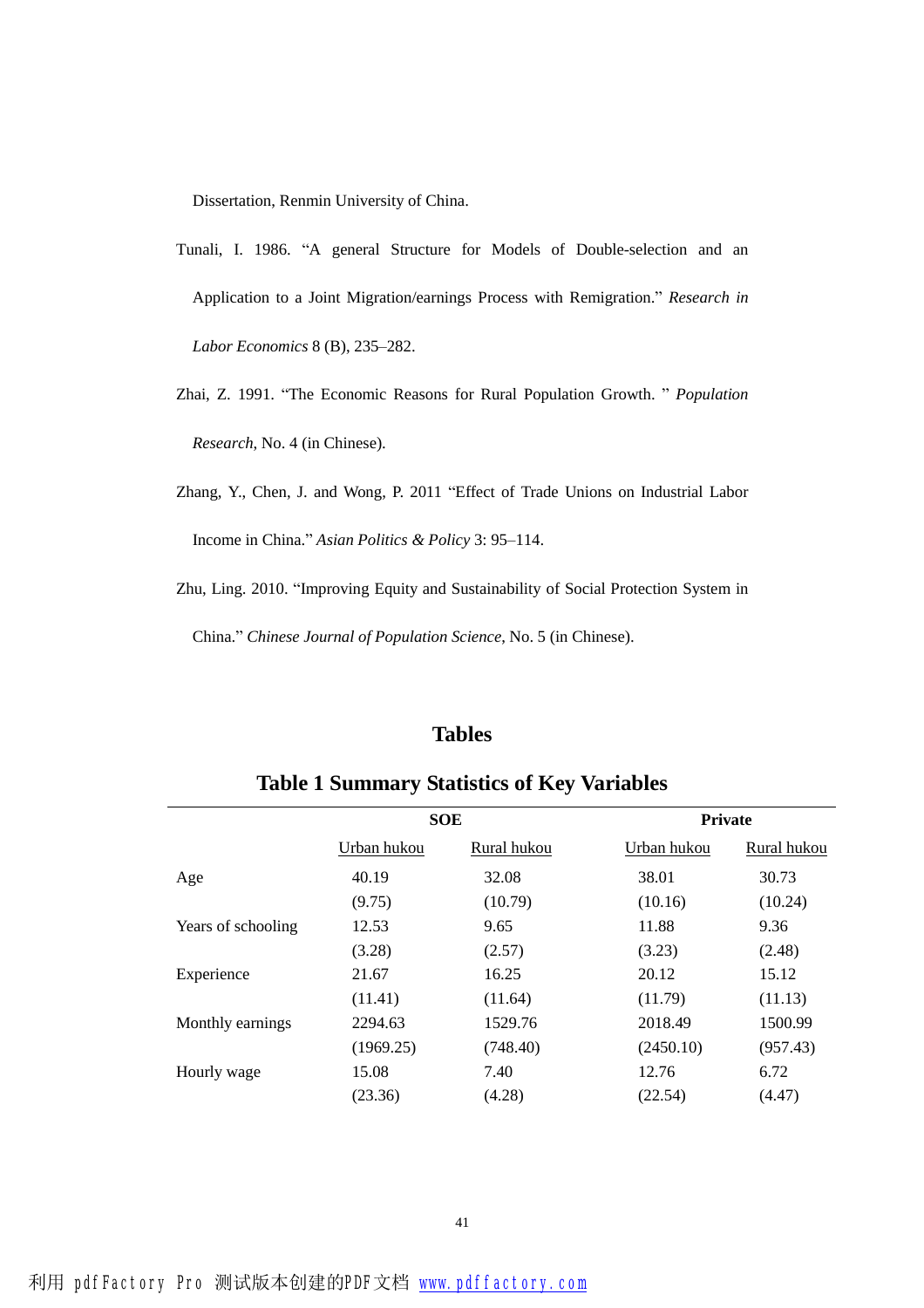| Male               | 0.58    | 0.65    | 0.55    | 0.61    |
|--------------------|---------|---------|---------|---------|
|                    | (0.49)  | (0.48)  | (0.50)  | (0.49)  |
| Number of siblings | 3.36    | 2.96    | 3.43    | 2.97    |
|                    | (1.48)  | (1.46)  | (1.59)  | (1.36)  |
| Gov. reference     | 0.45    | 0.03    | 0.16    | 0.003   |
|                    | (0.50)  | (0.16)  | (0.36)  | (0.06)  |
| Social capital     | 35.58   | 28.72   | 33.19   | 31.93   |
|                    | (46.51) | (46.86) | (44.03) | (44.89) |
| N                  | 3,198   | 658     | 1,814   | 3,137   |

**Table 2 Log Wage Regressions without Selectivity Correction** 

|                    | <b>SOE</b>  |              | <b>Private</b> |                    |  |
|--------------------|-------------|--------------|----------------|--------------------|--|
|                    | Urban hukou | Rural hukou  | Urban hukou    | <b>Rural hukou</b> |  |
| Years of schooling | $0.028***$  | $0.023***$   | $0.033***$     | $0.036***$         |  |
|                    | (0.005)     | (0.008)      | (0.007)        | (0.004)            |  |
| Experience         | 0.002       | $0.018***$   | 0.009          | $0.021***$         |  |
|                    | (0.005)     | (0.006)      | (0.006)        | (0.003)            |  |
| Exp. Sq            | $-0.0002$   | $-0.0005***$ | $-0.0005$ ***  | $-0.0005***$       |  |
|                    | (0.0001)    | (0.0001)     | (0.0001)       | (0.0001)           |  |
| Male               | $0.228***$  | $0.088*$     | $0.296***$     | $0.092***$         |  |
|                    | (0.035)     | (0.047)      | (0.048)        | (0.023)            |  |
| Social capital     | $0.0016***$ | 0.0002       | $0.001***$     | $-0.0001$          |  |
|                    | (0.0002)    | (0.0003)     | (0.0004)       | (0.0002)           |  |
| Firm tenure        | $0.013***$  | $0.015***$   | $0.009***$     | $0.019***$         |  |
|                    | (0.001)     | (0.004)      | (0.002)        | (0.002)            |  |
| Constant           | $7.756***$  | 5.652***     | $6.502**$      | 5.786***           |  |
|                    | (0.532)     | (0.583)      | (0.653)        | (0.271)            |  |
| N                  | 2,679       | 639          | 1,455          | 3,040              |  |
| Adjusted R-sq      | 0.1973      | 0.2275       | 0.1939         | 0.1725             |  |

Note: \*\*\* significant at 1%; \*\* significant at 5%; \* significant at 10%. Figures in parentheses are standard errors. The dependent variables in all of wage equations are the natural logarithm of monthly earnings in 2007. All regressions also control for health status, weight, height, school performance, gender, marriage status, a dummy variable indicating job training, firm size, and a set of dummies including occupation, industry, and province dummies.

### **Table 3 Wage Decomposition without Selectivity Correction**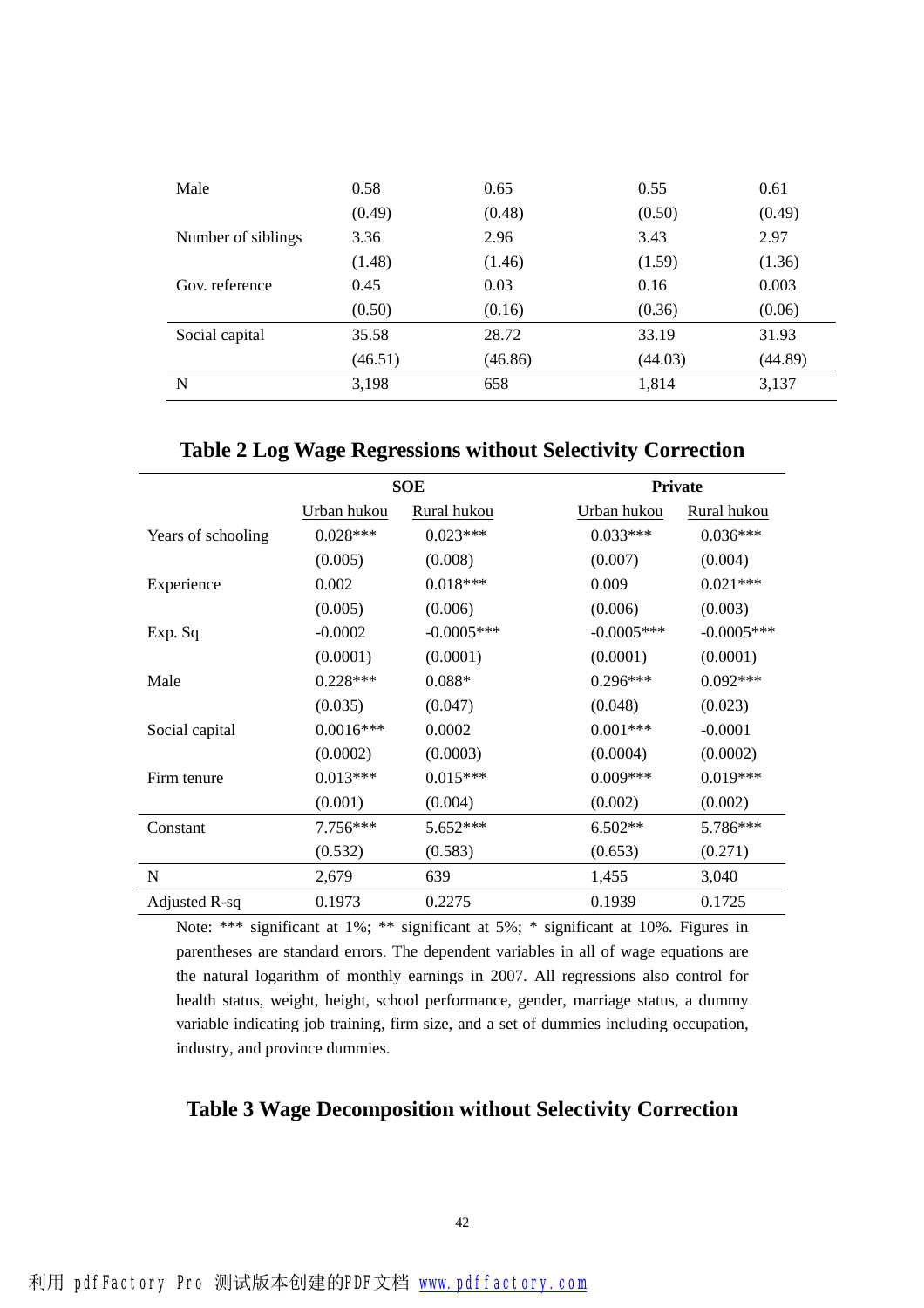|                |             | Urban-<br>weighted | <b>Rural-</b><br>weighted | <b>Pooled</b><br>sample<br>weighted | <b>Population-</b><br>weighted |
|----------------|-------------|--------------------|---------------------------|-------------------------------------|--------------------------------|
| <b>SOE</b>     | Total diff  | 0.294              | 0.294                     | 0.294                               | 0.294                          |
|                |             | (0.022)            | (0.022)                   | (0.022)                             | (0.022)                        |
|                | Explained   | 0.287              | 0.289                     | 0.292                               | 0.287                          |
|                |             | (0.063)            | (0.101)                   | (0.021)                             | (0.055)                        |
|                | Unexplained | 0.008              | 0.005                     | 0.003                               | 0.007                          |
|                |             | (0.065)            | (0.103)                   | (0.013)                             | (0.058)                        |
| <b>Private</b> | Total diff  | 0.162              | 0.162                     | 0.162                               | 0.162                          |
|                |             | (0.020)            | (0.020)                   | (0.020)                             | (0.020)                        |
|                | Explained   | 0.289              | 0.226                     | 0.170                               | 0.250                          |
|                |             | (0.031)            | (0.090)                   | (0.016)                             | (0.058)                        |
|                | Unexplained | $-0.126$           | $-0.064$                  | $-0.008$                            | $-0.087$                       |
|                |             | (0.035)            | (0.092)                   | (0.009)                             | (0.060)                        |

Note: The main entries represent the decomposition of log wage differential, in which wage is measured by monthly earnings. Figures in parentheses are standard errors.

|                                 | <b>Bivariate Probit</b> |
|---------------------------------|-------------------------|
| <b>SOE</b> sector determination |                         |
| Years of schooling              | $0.088$ ***             |
|                                 | (0.009)                 |
| Experience                      | $0.048$ ***             |
|                                 | (0.008)                 |
| Exp. Sq                         | $-0.001$ ***            |
|                                 | (0.0002)                |
| Male                            | $-0.113*$               |
|                                 | (0.063)                 |
| Firm tenure                     | $0.023$ ***             |
|                                 | (0.003)                 |
| Gov. reference                  | $0.727$ ***             |
|                                 | (0.063)                 |
| Constant                        | $-2.947$ ***            |
|                                 | (0.743)                 |
| N                               | 5359                    |
| P-value                         | 0.000                   |

## **Table 4 Probit Estimates for Selection Equations**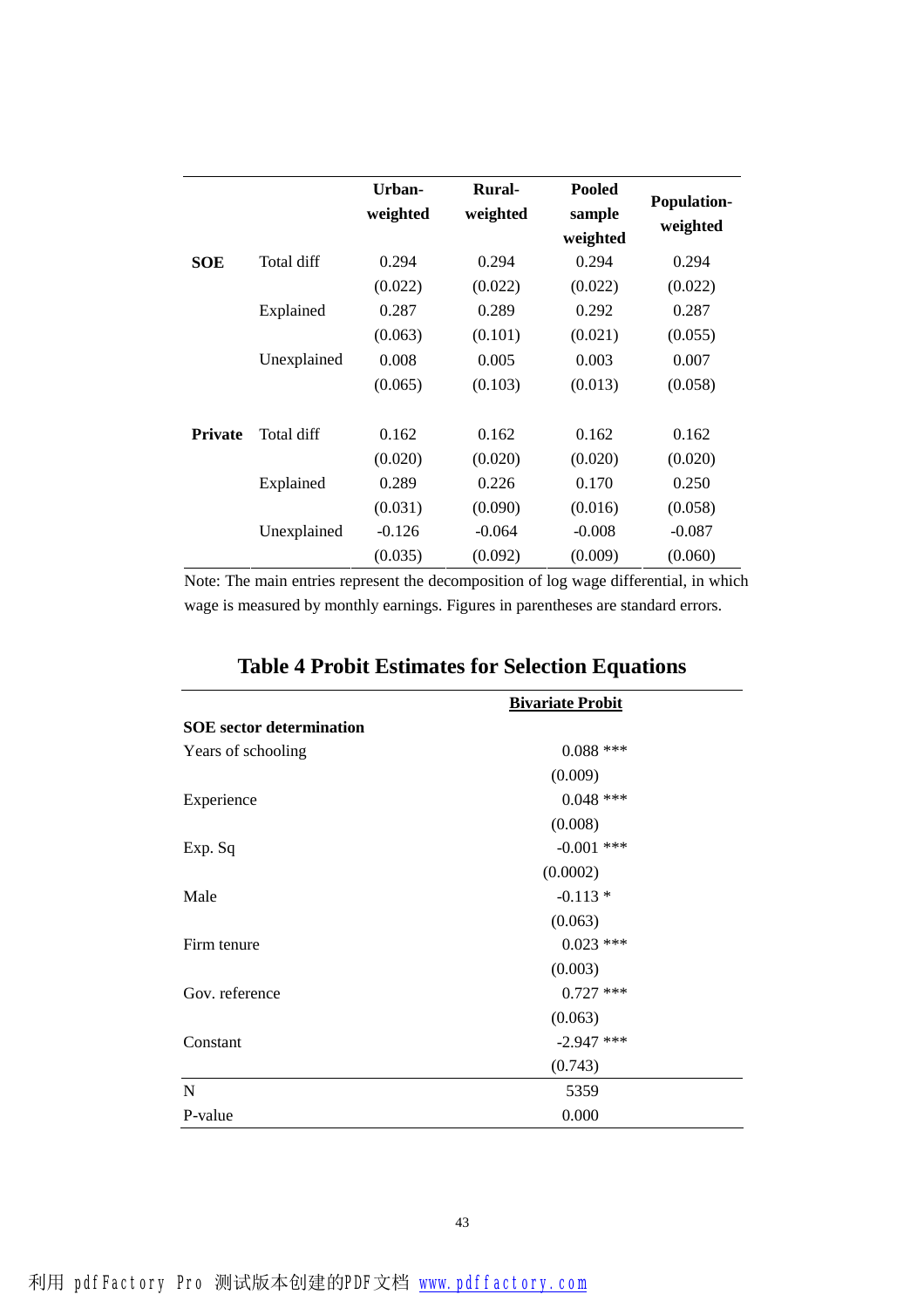| Hukou status determination |              |
|----------------------------|--------------|
| Years of schooling         | $0.241$ ***  |
|                            | (0.018)      |
| Experience                 | $0.140$ ***  |
|                            | (0.015)      |
| Exp. Sq                    | $-0.002$ *** |
|                            | (0.0003)     |
| Male                       | $-0.436$ *** |
|                            | (0.114)      |
| Firm tenure                | $0.044$ ***  |
|                            | (0.006)      |
| Number of siblings         | $-0.028$ **  |
|                            | (0.014)      |
| N                          | 5359         |
| P-value                    | 0.000        |
| ρ                          | $0.177$ ***  |
|                            | (0.050)      |

Note: \*\*\* significant at 1%; \*\* significant at 5%; \* significant at 10%. Figures in parentheses are standard errors. All regressions also control for variables that are included in the wage regressions.

|  |  |  | Table 5 Wage Decomposition with Double Selectivity |
|--|--|--|----------------------------------------------------|
|  |  |  |                                                    |

|                | <b>Correction</b>        |                    |                    |                                     |                                |  |
|----------------|--------------------------|--------------------|--------------------|-------------------------------------|--------------------------------|--|
|                |                          | Urban-<br>weighted | Rural-<br>weighted | <b>Pooled</b><br>sample<br>weighted | <b>Population-</b><br>weighted |  |
| <b>SOE</b>     | Total diff<br>(adjusted) | 1.096              | 1.096              | 1.096                               | 1.096                          |  |
|                |                          | (0.393)            | (0.393)            | (0.393)                             | (0.393)                        |  |
|                | Explained                | 0.712              | $-0.071$           | 0.877                               | 0.579                          |  |
|                |                          | (0.311)            | (0.205)            | (0.316)                             | (0.260)                        |  |
|                | Unexplained              | 0.384              | 1.167              | 0.218                               | 0.517                          |  |
|                |                          | (0.200)            | (0.449)            | (0.082)                             | (0.219)                        |  |
| <b>Private</b> | Total diff<br>(adjusted) | 0.322              | 0.322              | 0.322                               | 0.322                          |  |